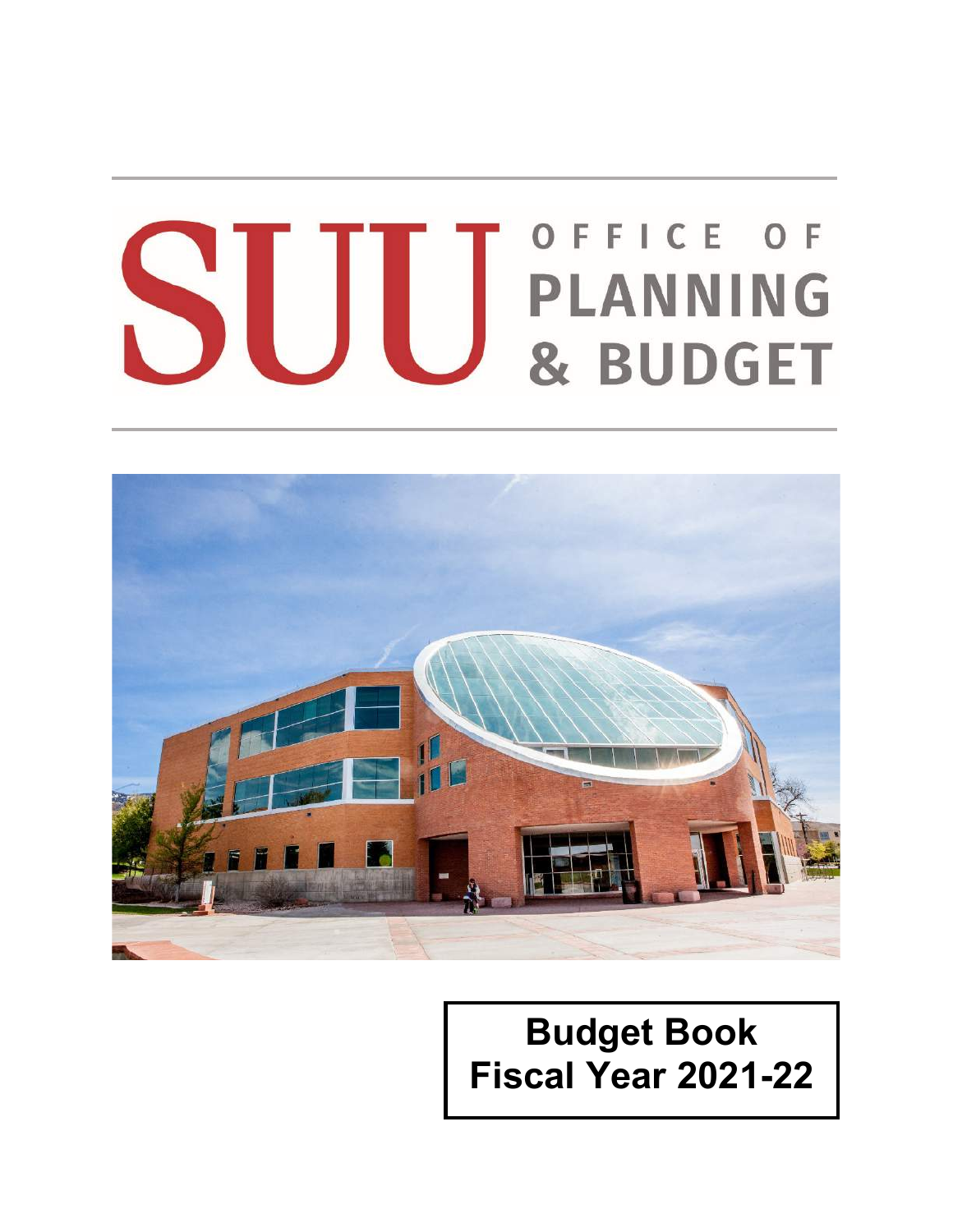### **Introduction**

This document is intended to outline and clarify the budgeting process at Southern Utah University. In addition to general background information, selected financial schedules are included to illustrate SUU's current budgetary position. Faculty, staff, students, and the general public are welcome to contact the SUU Budget Office at any time for additional information.

- ❖ Marvin Dodge Vice President for Finance & Administration E-mail: [marvindodge@suu.edu](mailto:marvindodge@suu.edu) Phone: (435) 586-7721
- Mary Jo Anderson Director Planning & Budget E-mail: [andersonm@suu.edu](mailto:andersonm@suu.edu) Phone: (435) 865-8491
- ❖ Zachary Murray Assistant Director Planning & Budget E-mail: [zacharymurray@suu.edu](mailto:zacharymurray@suu.edu) Phone: (435) 865-8512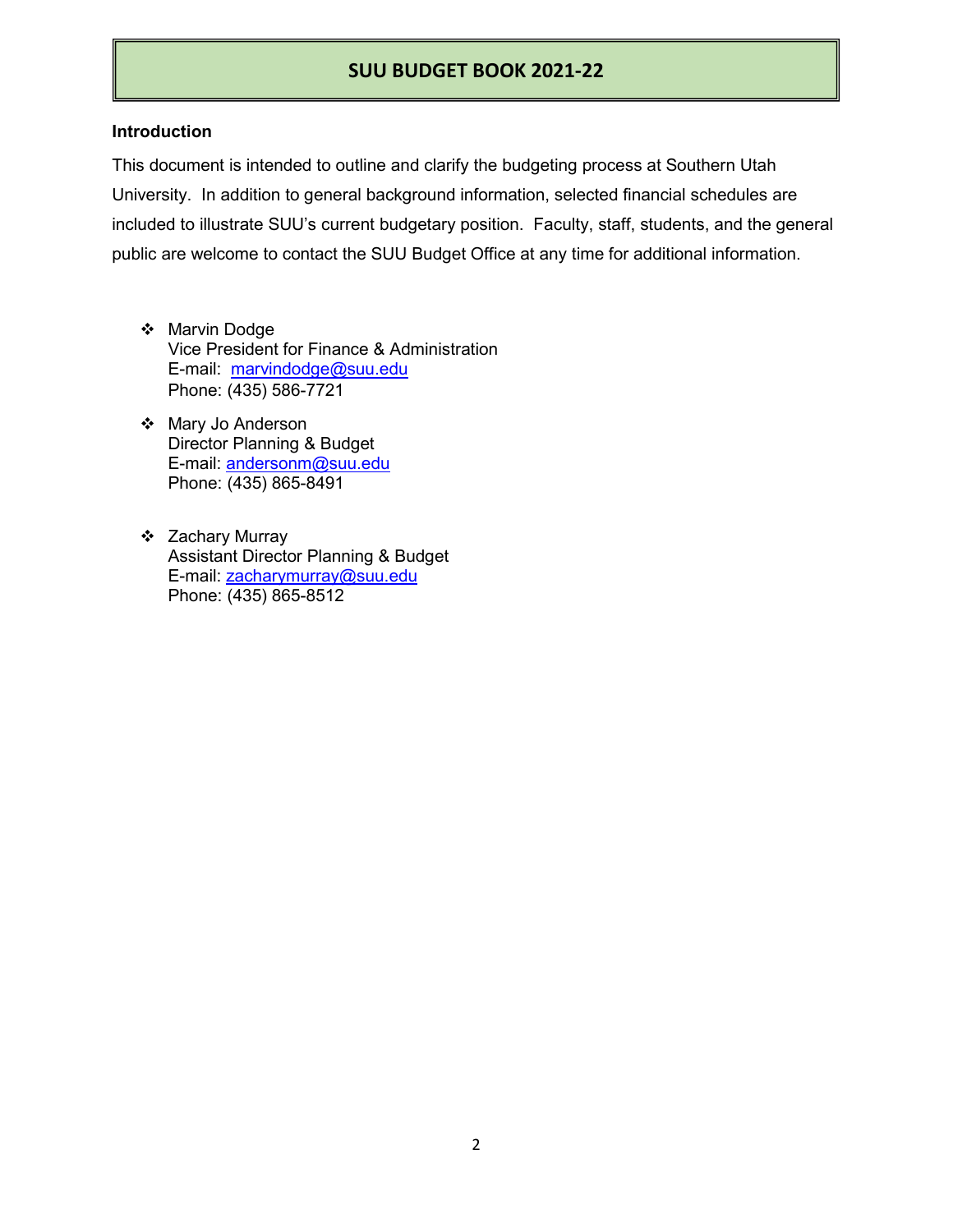# **Table of Contents**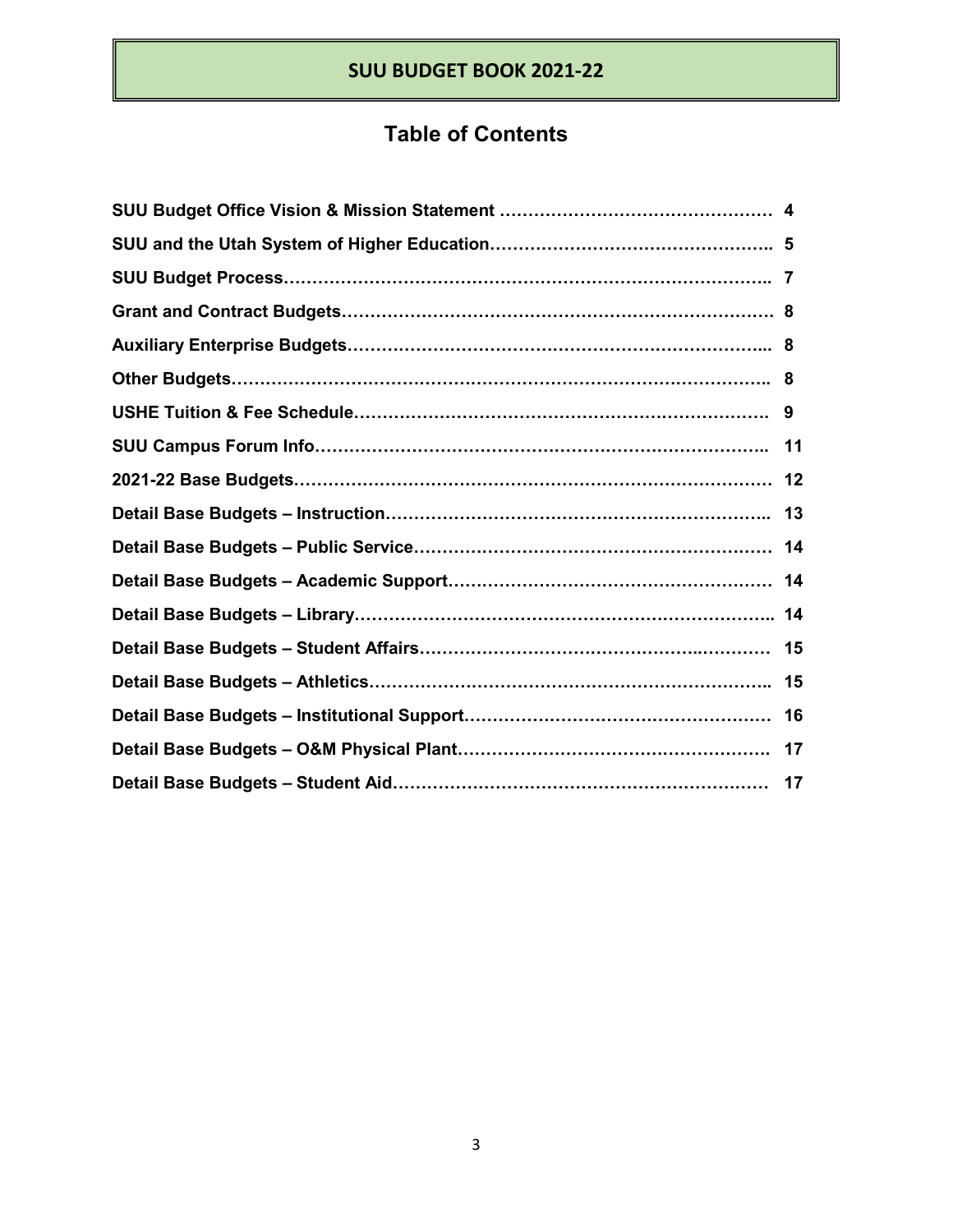### **Budget Office Vision Statement:**

The Budget Office is dedicated to supporting the mission of Southern Utah University. As a comprehensive regional university committed to offering a personalized learning environment to all of its students, SUU promotes knowledge and skill development through excellence in teaching, public service and scholarly activities.

### **Budget Office Mission Statement:**

Work with all segments of the university to deliver personalized budgetary, financial, operational, and systems advice, taking advantage of the experience and expertise of the Budget Department. Provide accurate and timely monitoring, tracking and projection, and reporting of funds available to the university, maximizing the effectiveness and efficiency of the educational and administrative operations.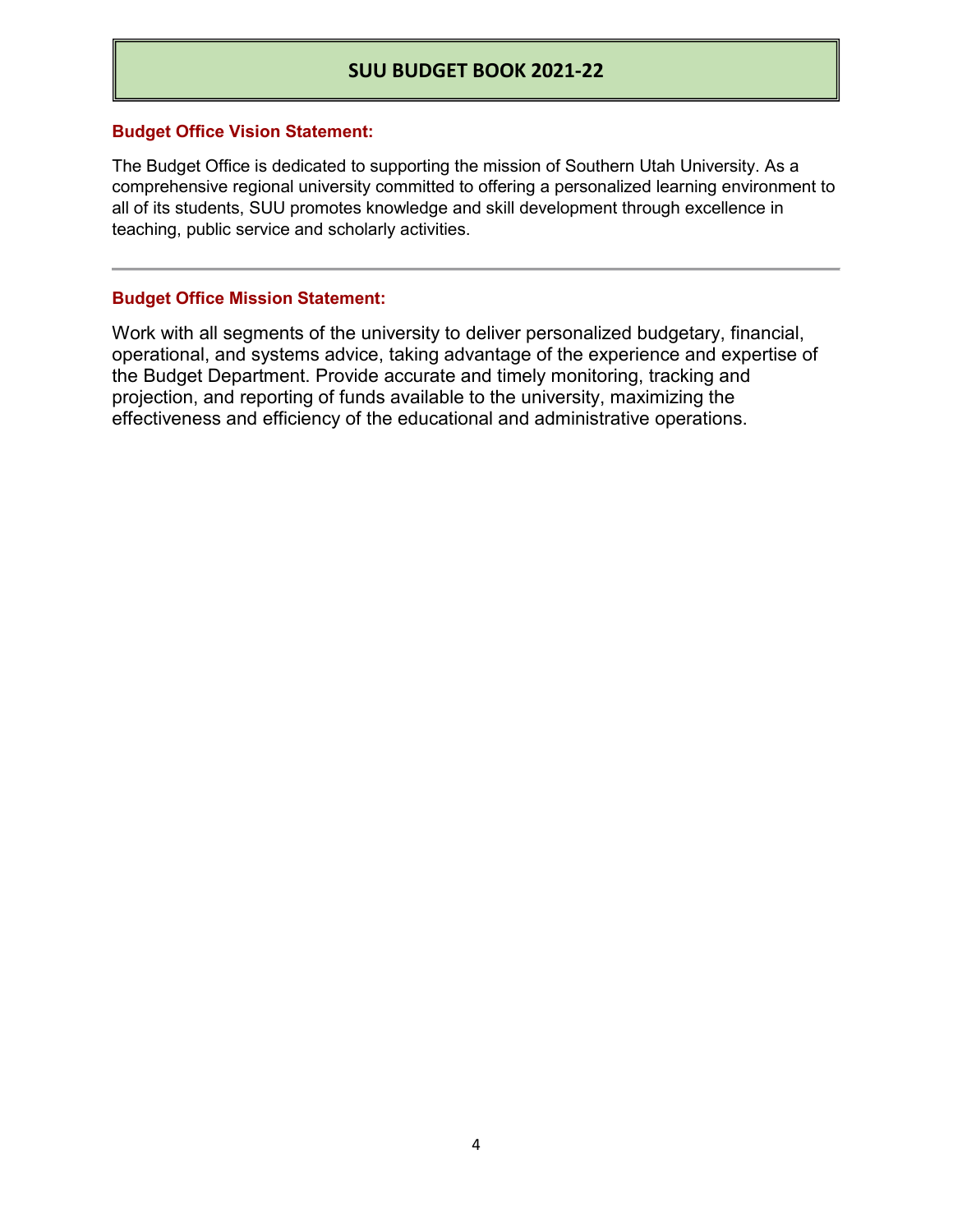# **SUU and the Utah System of Higher Education**

Southern Utah University is a member institution of the Utah System of Higher Education (USHE) which includes eight Public Colleges and Universities, as well as eight Technical Colleges. A large portion of funding for USHE institutions comes from appropriations provided by the State of Utah. Appropriations for USHE institutions are determined by the legislative branch of state government, with input and counsel from the Utah Governor's Office and the Utah Board of Higher Education. With the exception of several specific line items, this funding comes to each USHE institution as a lump sum general appropriation. The individual institutions are then charged to allocate these funds in ways that maximize progress towards attainment of their unique missions.

In addition to state tax dollars, another large funding source for SUU is tuition and fee revenue collected from students attending the university. Each USHE institution is allowed to fully retain tuition and fee revenue generated from student enrollment. Tuition rates are determined through a process that includes public hearings on individual campuses, approval by institutional Boards of Trustees, and state-wide approval by the Utah Board of Higher Education. Other fees have different public approval processes, depending on the fee type; most fees require approval from one or both of the governing boards.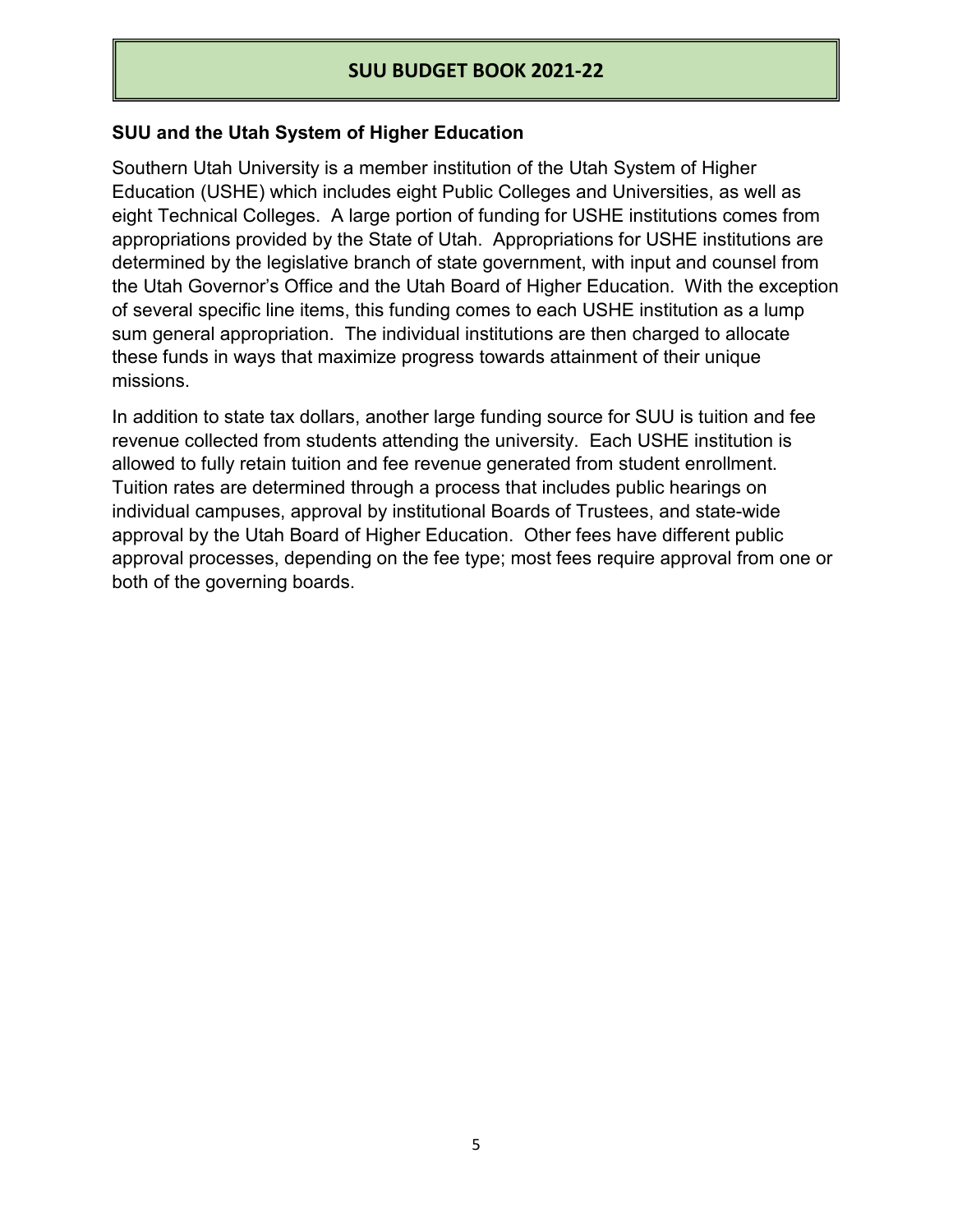# **Statutory and Constitutional Responsibilities for the Utah System of Higher Education Operating Budget Request Process**

# **Board of Regents** Board of Higher Education

### **UCA 53B-7-101**

"The board shall recommend a combined appropriation for the operating budgets of higher education institutions for inclusion in a state appropriations act…

"The appropriations recommended by the board shall be made with the dual objective of: (i) justifying for higher educational institutions appropriations consistent with their needs, and consistent with the financial ability of the state; and (ii) determining an equitable distribution of funds among the respective institutions in accordance with the aims and objectives of the statewide master plan for higher education.…

"The board shall request a hearing with the governor on the recommended appropriations. After the governor delivers his budget message to the Legislature, the board shall request hearings on the recommended appropriations with the appropriate committees of the Legislature.

"The board shall recommend to each session of the Legislature the minimum tuitions, resident and nonresident, for each institution which it considers necessary to implement the budget recommendations."

# **Governor**

### **UCA 63J-1-201**

"The governor shall, within the first three days of the annual general session of the Legislature, submit to the presiding officer of each house of the Legislature a proposed budget for the ensuing fiscal year…

"The proposed budget shall include…a plan of proposed changes to appropriations and estimated revenues for the next fiscal year that is based upon the current fiscal year tax laws and rates….

"For the purpose of preparing and reporting the proposed budget, the governor shall require from the proper state officials, including all public and higher education officials…to provide itemized estimates of changes in revenues and appropriations…

"The governor may require…other information under these guidelines and at times as the governor may direct….

"The governor may require representatives of public and higher education, state departments and institutions, and other institutions or individuals applying for state appropriations to attend budget meetings..."

# **Fiscal Analyst**

### **UCA 36-12-13**

"The powers, functions, and duties of the Office of the Legislative Fiscal Analyst under the supervision of the fiscal analyst are…to analyze in detail the executive budget before the convening of each legislative session and make recommendations to the Legislature on each item or program appearing in the executive budget…."

# **Legislature**

### **Utah Constitution XIII-5-1**

"The Legislature shall provide by statute for an annual tax sufficient, with other revenues, to defray the estimated ordinary expenses of the state for each fiscal year…"

Articles VI and VII also identify the distinct powers granted to the executive and legislative branches, respectively, and provide for the legislature to pass bills including appropriation bills.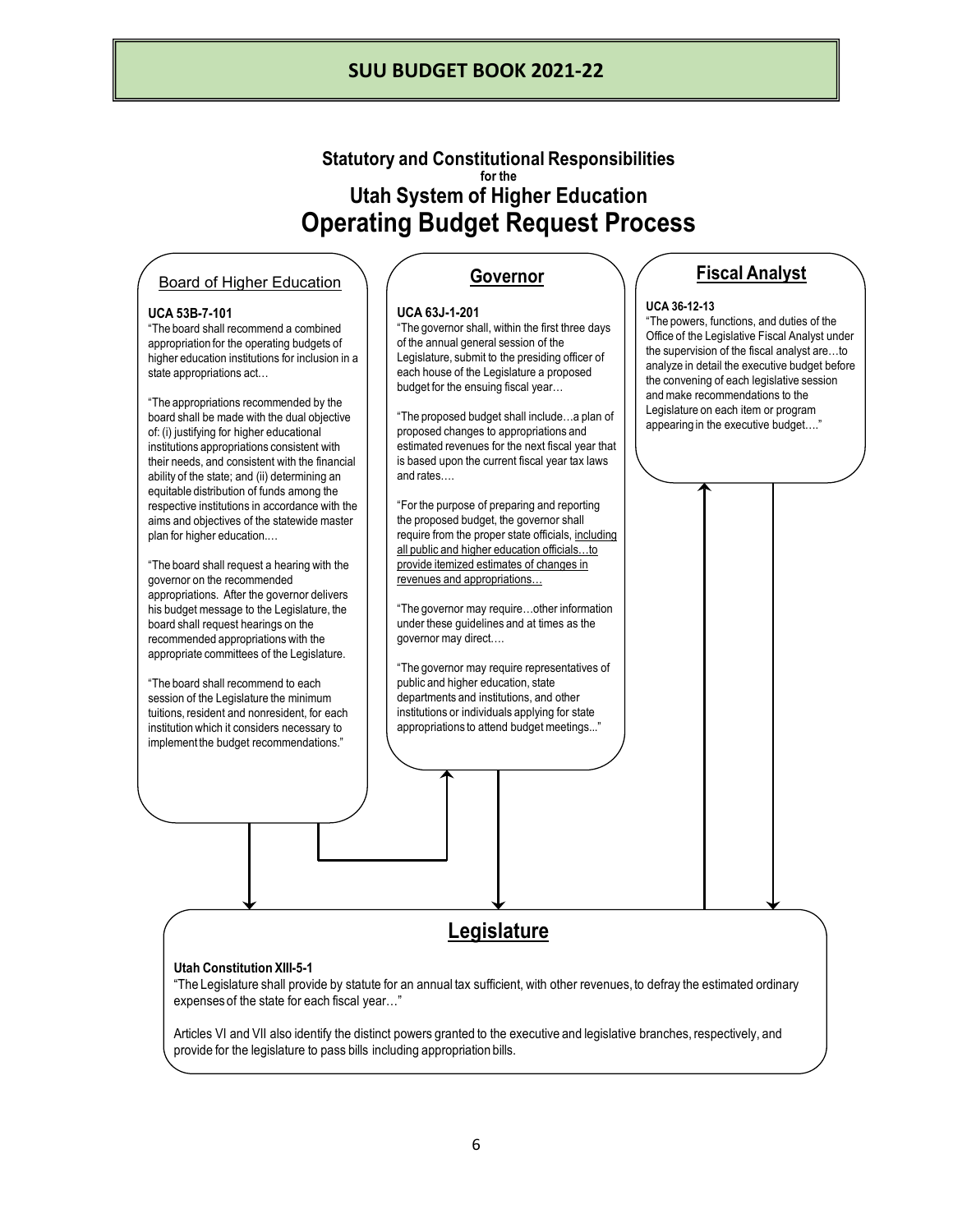# **Fiscal Year 2021-22 Budget Request Process**

Due to the COVID-19 pandemic the typical budget request process was put on hold. Typically budget requests are submitted in the fall, reviewed and prioritized at the Vice President level, then presented on during campus open forum in January of each year. Following the open forum, President's Cabinet selects the requests that will be funded based on increases to the E&G budget.

# **SUU Budget Procedures**

SUU's fiscal year begins on July 1<sup>st</sup> and ends on the following June  $30<sup>th</sup>$ . Many component units within SUU – such as the Utah Shakespeare Festival, the Utah Summer Games, and the Head Start program – have different fiscal years that better match their own operational activities.

Several standard categories are utilized in the preparation and recording of institutional budgets:

- **Salaries** The costs associated with employment of contracted personnel. Includes full-time faculty, adjunct faculty, executives, professional staff and classified staff.
- **Hourly** Labor costs not otherwise recorded in the salary category (primarily student employment).
- **Employee Benefits** The benefit costs associated with institutional employees. Items include medical and dental insurance, retirement benefits, payroll taxes, life insurance, etc.
- **Current Expense** The costs of general operational activities and supplies.
- **Travel Expense** The costs associated with business-related trips.
- **Capital Outlay** Equipment purchases and other capital acquisitions.

Education & General (E&G) accounts are funded from state appropriations and tuition, and are the primary operating accounts for the core activities of the institution. Non-E&G accounts represent self-supporting operations within the institution. For these accounts, revenue sources other than state appropriations and tuition must support the activities. Examples of such revenue sources might include fines and fees, rental income, ticket sales, or royalty payments. Non-E&G activities require the inclusion of additional revenue categories in the budget development and transaction reporting process.

Both E&G and non-E&G budgets are the responsibility of specifically assigned departments. In addition, the Budget Office ensures that budgets are within approved guidelines and that financial transactions stay within the authorized budget.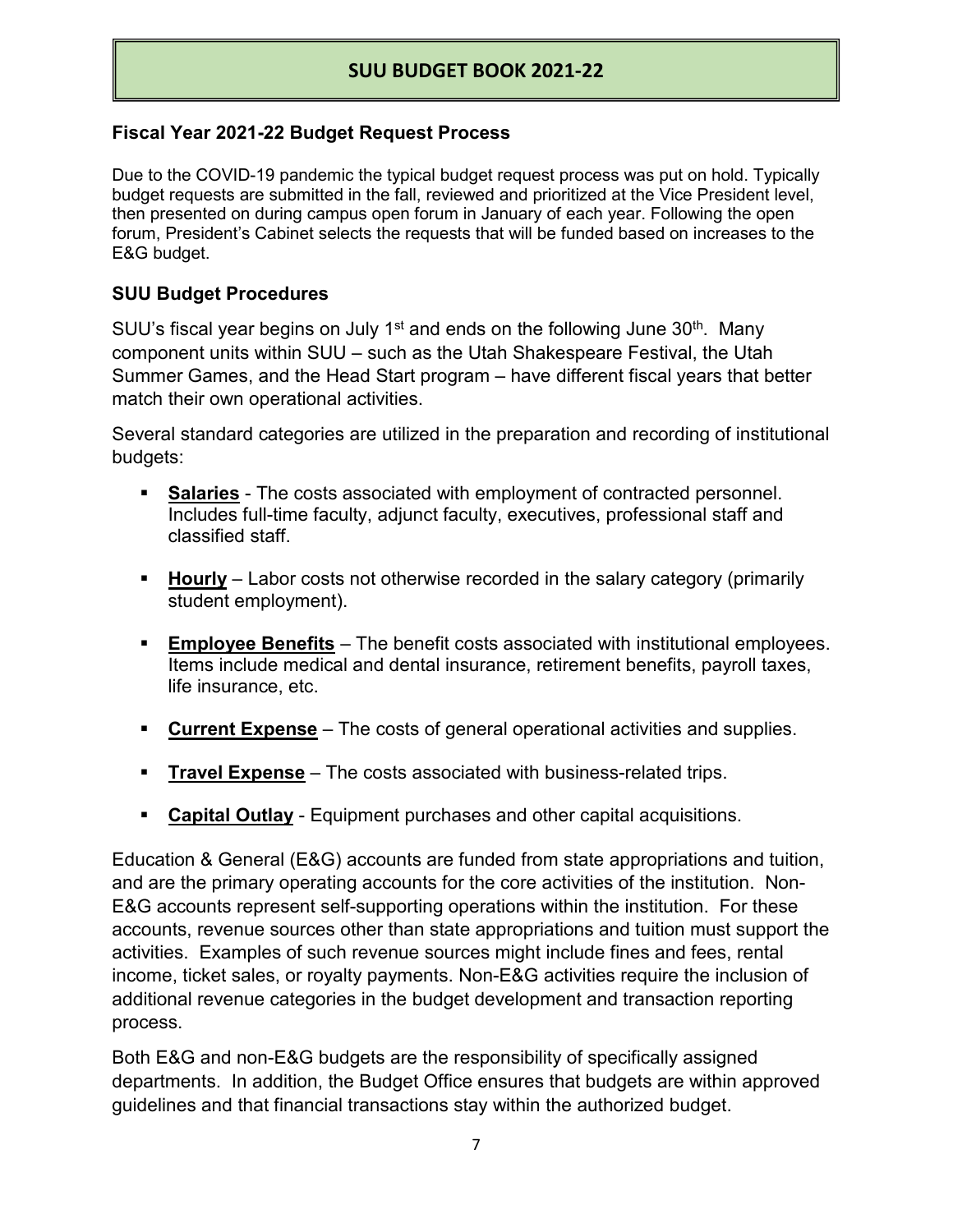# **Grant and Contract Budgets**

The budget process for grants and contracts is scrutinized the SUU Sponsored Programs, Agreement, Research and Contracts (SPARC) office and by external entities. Approval of grant and contract budgets does not usually involve the legislative or executive branches of state government. However, other (often federal) agencies typically oversee the approval process. The institutional Board of Trustees may also be involved.

# **Auxiliary Enterprise Budgets**

Auxiliary enterprises are self-supporting activities which provide specific services to students, faculty, staff, and guests of the institution. Examples of auxiliary enterprises include housing, bookstore, and food service operations. Fees for goods and services provided are set at a level sufficient to cover all direct and indirect costs, including renewal and replacement costs. Oversight of these activities rests with the institutional Board of Trustees.

# **Other Budgets**

In addition to operating budgets, there exist non-operating budgets for facilities remodeling, renovation, and new construction. The two primary sources for these projects are capital improvement funds (for renovations) and capital development funds (for new construction). While capital development funding is somewhat sporadic, institutions can regularly count on a fairly consistent level of capital improvement funds. Besides state appropriations, capital development funding can come from institutional allocations, public debt issuance (revenue bonds), and gifts received by the institution. Any revenue bonding is issued under the auspices of the USHE, and is subject to a rigorous proposal and oversight process involving governing boards and the political arena.

# **Budget Implementation**

Each year, the Utah Board of Higher Education issues guidelines to direct the implementation of E&G budgets within the USHE. These guidelines pertain to specifically funded (line item) categories such as operation and maintenance of facilities, employee compensation, and utilities. In addition to these system guidelines, each institution develops individual policies and/or practices to control the process of allocating general appropriations and tuition funds to areas of greatest strategic importance. At SUU, budget implementation decisions and practices are ultimately determined by the President and President's Council.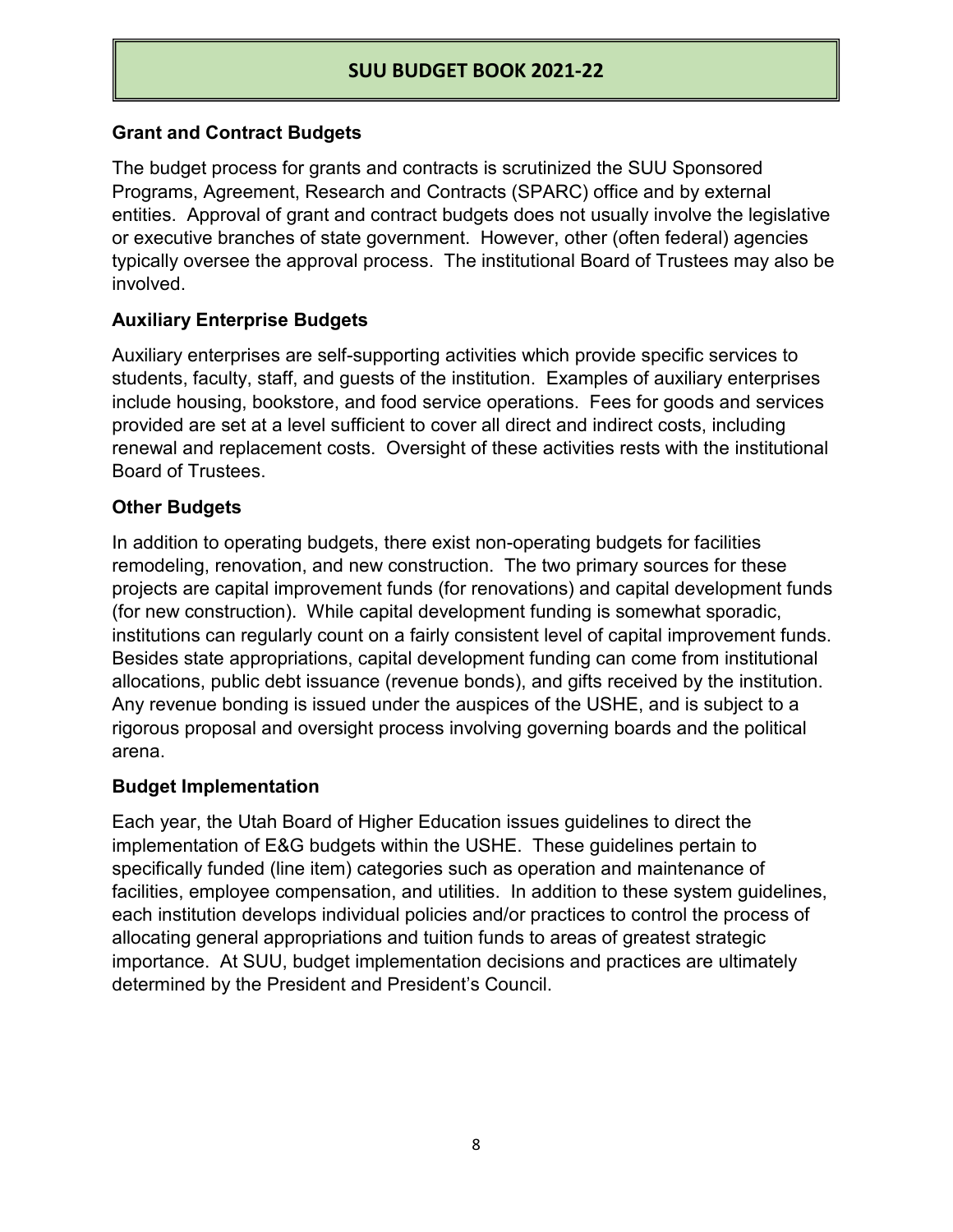### **Tuition and Fees**

Utah Code, Title 53B grants the Utah Board of Higher Education with authority to set tuition and fees for each of the USHE institutions. Historically the Utah Board of Higher Education set first-tier tuition increases that were the same, on a percentage basis, for all USHE institutions. Second-tier tuition increases were intended to address specific unmet budgetary needs at each institution and were proposed by each institution and approved by the Utah Board of Higher Education. Beginning with the 2019-20 Academic Year, tier tuition increases were eliminated and tuition and fees will be set on an institution by institution basis.

A five-year history of Southern Utah University tuition along with what portion of tuition related to both first-tier and second-tier tuition is included below.

### **Southern Utah University**

**Undergraduate Tuition** 

| SUU                           | 2017-18 | 2018-19 | 2019-20 | 2020-21 | 2021-22 |
|-------------------------------|---------|---------|---------|---------|---------|
| Resident                      | 5.918   | 6.006   | 6.006   | 6.006   | 6,006   |
| Non-Resident                  | 19,530  | 19,822  | 19,822  | 19,822  | 19,822  |
| <b>Total Percent Increase</b> | 2.5%    | 1.5%    | $0.0\%$ | $0.0\%$ | $0.0\%$ |
| Tier I Increase (1)           | 2.5%    | 1.5%    |         |         |         |
| Tier II Increase (1)          | $0.0\%$ | $0.0\%$ |         |         |         |
| Institutional Increase (2)    |         |         | $0.0\%$ | $0.0\%$ | $0.0\%$ |

(1) Tier I and Tier II increases based on Utah Code, Title 53B. This process was eliminated starting with the 2019-20 academic year.

(2) New tuition process adopted starting with 2019-20 tuition.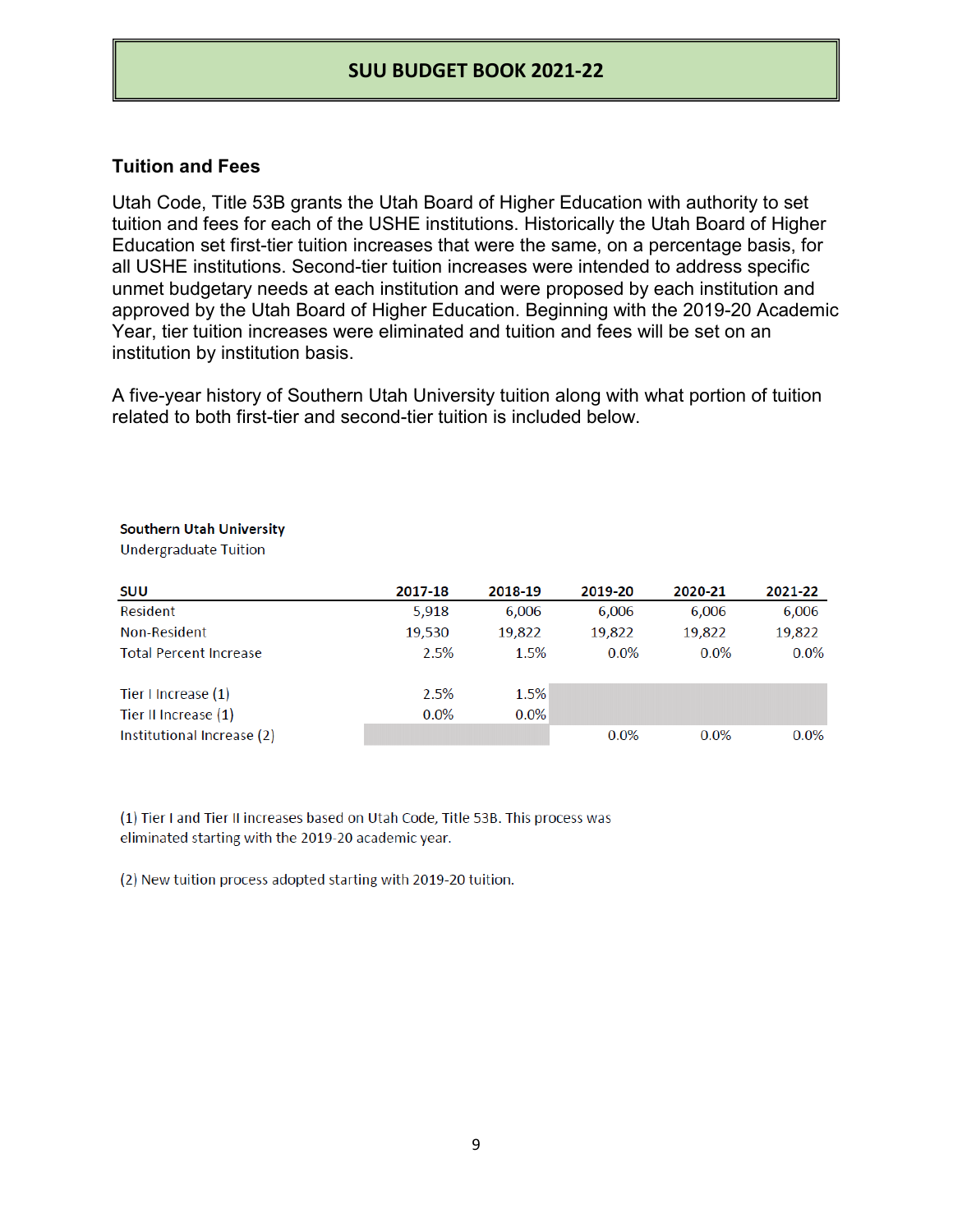# **Tuition and Fees Schedule**

# **Table 1**

**USHE 2020-21** 

|                                                                     | U of $U(2)$ | USU(2)                           | <b>WSU (2)</b> | <b>SUU</b> | Snow (2) | <b>DSU</b> | <b>UVU</b> | <b>SLCC</b> |
|---------------------------------------------------------------------|-------------|----------------------------------|----------------|------------|----------|------------|------------|-------------|
| Tuition                                                             |             |                                  |                |            |          |            |            |             |
| <b>Resident Students</b>                                            | \$8,253     | \$6,732                          | \$5,090        | \$6,006    | \$3,486  | \$4,822    | \$5,192    | \$3,488     |
| <b>Nonresident Students</b>                                         | \$28,886    | \$21,677                         | \$15,272       | \$19,822   | \$12,450 | \$15,420   | \$16,092   | \$12,208    |
|                                                                     |             |                                  |                |            |          |            |            |             |
| Fees                                                                |             |                                  |                |            |          |            |            |             |
| <b>Student Activity</b>                                             |             |                                  |                |            |          |            |            |             |
| /Support Fees                                                       | \$297.36    | \$267.28                         | \$366.46       | \$131.50   | \$99.20  | \$263.00   | \$159.50   | \$152.50    |
| <b>Building Support</b>                                             |             |                                  |                |            |          |            |            |             |
| /Bond Fees                                                          | 353.18      | 294.60                           | 324.14         | 322.00     | \$176.30 | \$321.50   | 292.84     | 183.00      |
| <b>Athletic Fees</b>                                                | 165.38      | 279.28                           | 152.72         | 206.00     | 75.00    | 204.00     | 209.70     | 77.00       |
| <b>Health Fees</b>                                                  | 70.96       | 98.70                            | 62.54          | 40.00      | 25.60    | 41.50      | 22.94      | 46.50       |
| <b>Technology Fees</b>                                              | 238.90      | 134.02                           | 95.04          | 64.00      | 39.90    | 10.00      | 15.94      | 29.50       |
| <b>Transportation Fees</b>                                          | 116.70      | 47.52                            | 15.30          |            |          |            | 13.08      | 8.50        |
| <b>Other Fees</b>                                                   | 5.00        | 6.14                             |                |            | 10.00    |            |            | 4.50        |
| <b>Total Fees</b>                                                   |             | \$1,247.48 \$1,127.54 \$1,016.20 |                | \$763.50   | \$426.00 | \$840.00   | \$714.00   | \$501.50    |
| <b>Total Undergraduate Tuition and Fees</b>                         |             |                                  |                |            |          |            |            |             |
|                                                                     |             |                                  |                |            |          |            |            |             |
| <b>Resident Students</b><br>Nonresident                             | \$9,500     | \$7,860                          | \$6,106        | \$6,770    | \$3,912  | \$5,662    | \$5,906    | \$3,990     |
| <b>Students</b>                                                     | \$30,134    | \$22,805                         | \$16,288       | \$20,586   | \$12,876 | \$16,260   | \$16,806   | \$12,710    |
| Fees as a % of Resident<br>Undergraduate<br><b>Tuition and Fees</b> | 13.13%      | 14.35%                           | 16.64%         | 11.28%     | 10.89%   | 14.84%     | 12.09%     | 12.57%      |
|                                                                     |             |                                  |                |            |          |            |            |             |

### Notes:

(1) Two semesters at 15 credit hours each.

(2) Higher differential rate for students enrolling in certain disciplines.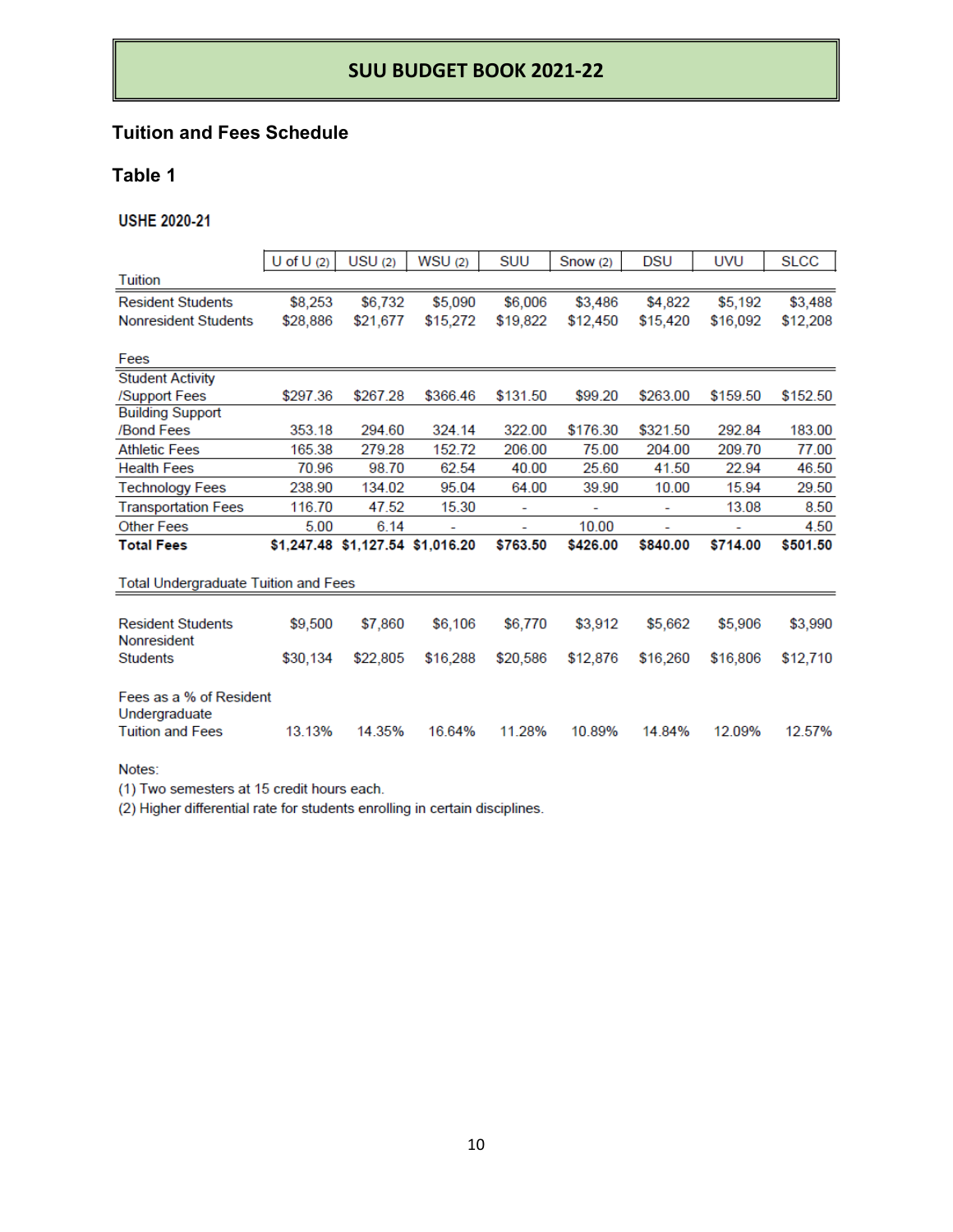# Campus Forum

Each year in April the President holds a forum to review the budget decisions that were made during the legislative session as well as the results of the E&G budget request process. During this forum changes to the institutional appropriated budget, changes to compensation, changes medical and dental premiums, and general allocation of new funding is shared with campus. Due to budget changes related to COVID-19 the April 2021 forum was not held in its traditional format.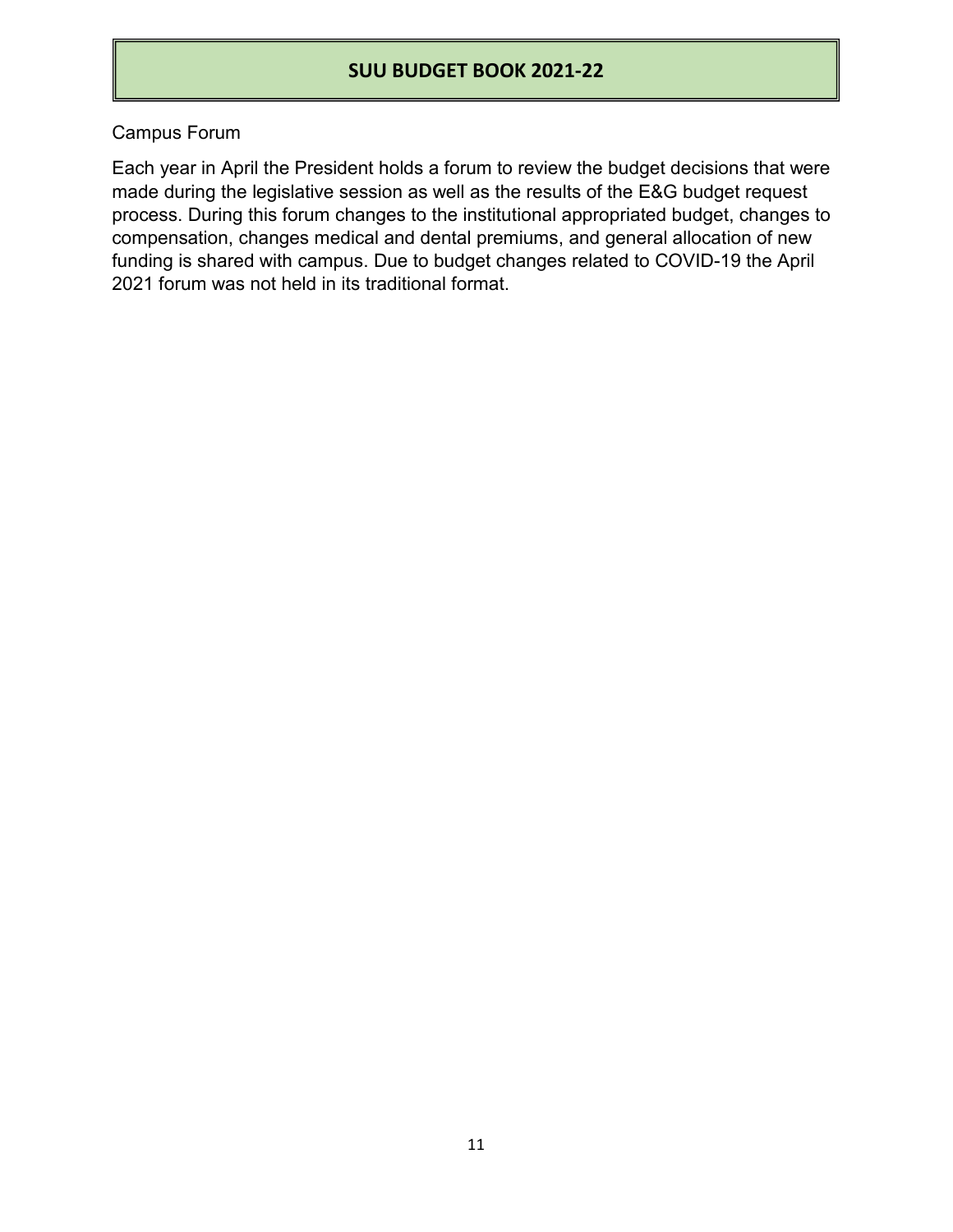# **Tables 2 – 10**

# **2021-22 Base Budgets**

The pages that follow contain a summary report of E&G budgets for fiscal year 2021-22. Certain budget categories are consolidated for convenience:

- "Faculty" column includes full-time and adjunct faculty budgets.
- "Staff" column includes executive, professional, and classified staff budgets.
- "Benefits" are estimated based on University averages applied to corresponding salary budgets within each account. Actual benefit expenses may fluctuate based on each accounts individual circumstances. E&G Benefits are budgeted only within a single campus-wide pool at the beginning of the year. The benefits pool is allocated to other accounts as actual benefits expenses are incurred during the year.
- "Current" column includes current expense, utilities, scholarship, and transfer budgets.

The account column reports only the Banner program and organization codes. The fund code (000100) has been omitted since all E&G accounts share this same number.

This document reports base budgets as of July 1, 2021. Budgets are subject to onetime and ongoing changes during the year.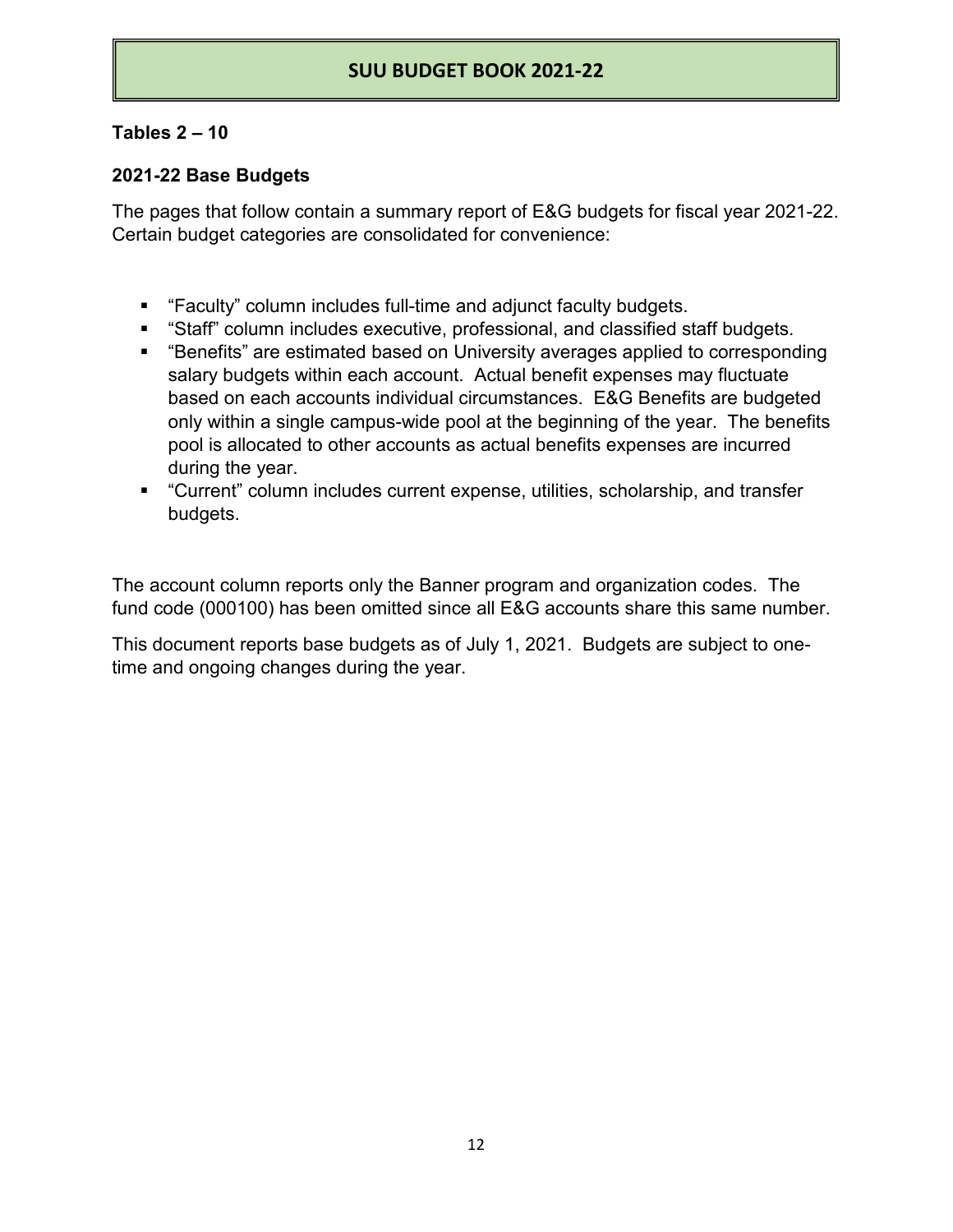# Table 2 – Instruction

|          | GRG                           | <b>DESCRIPTION</b>                                            |                                     |                                    |                          |                          |                                    |                          |                               |                        |
|----------|-------------------------------|---------------------------------------------------------------|-------------------------------------|------------------------------------|--------------------------|--------------------------|------------------------------------|--------------------------|-------------------------------|------------------------|
| 10       | 01190                         | 3 Year Bachelor's Degree                                      | 2,923,879                           |                                    |                          | 643,253                  |                                    |                          | ٠                             | 3,567,132              |
| 10       | 10020                         | <b>Academic Affairs</b>                                       | 1,698,749                           | 143.665                            | 188,191                  | 438,938                  | 257,461                            | ٠                        | ×                             | 2,727,004              |
| 10       | 10060                         | Summer School                                                 | 799.660                             |                                    |                          | 175,925                  |                                    |                          |                               | 975.585                |
| 10       | 10090                         | Academic Accrediation                                         | ۰.                                  | ۰                                  | ٠                        | ٠.                       | 69,505                             | ٠                        | ۰                             | 69,505                 |
| 10       | 10092                         | <b>Faculty Sabbatical</b>                                     | 24,841                              | ٠                                  | ٠                        | 5,465                    | ä,                                 | ٠                        | ٠                             | 30.306                 |
| 10       | 10260                         | Honors Program                                                | 48,087                              | ۰<br>۰                             | 15,157                   | 20,197                   | 24,766                             | $\overline{a}$           | ٠<br>u                        | 108,207                |
| 10       | 10280                         | <b>Environmental Education</b>                                | 15,094                              |                                    | ÷                        | 6,339                    | 22,405                             | 1.500                    |                               | 45,338                 |
| 10<br>10 | 10320<br>10420                | Academic Conferences & Publications<br><b>Tutoring Center</b> | 35,808<br>۰                         | ٠<br>111,185                       | 4.973<br>57,116          | 15.039<br>46,698         | $\overline{\phantom{a}}$<br>16,650 | ÷<br>5.000               | ×,<br>$\ddot{\phantom{0}}$    | 55.820<br>236.649      |
| 10       | 10450                         | <b>Testing Center</b>                                         | ٠                                   | 46.652                             | 21.352                   | 19,594                   | 2,000                              | $\overline{\phantom{a}}$ | ×,                            | 89.598                 |
| 10       | 12010                         | P&VA Instructional Reserve                                    | ٠                                   | ÷                                  | ÷                        | $\overline{\phantom{a}}$ | 2,259                              | ۰                        |                               | 2,259                  |
| 10       | 12020                         | P&VA Faculty Scholarly Support                                | ٠                                   | $\overline{\phantom{a}}$           | ÷                        | ×.                       | $\overline{\phantom{a}}$           | 20.063                   | ٠                             | 20,063                 |
| 10       | 12030                         | <b>Ballroom Dance</b>                                         | ÷                                   | 19,820                             | ÷                        | 4,360                    |                                    | ۰                        |                               | 24,180                 |
| 10       | 12200                         | Art                                                           | 1,088,951                           | 34,655                             | 12.542                   | 471,609                  | 29.028                             | 5.945                    | ٠                             | 1,642.730              |
| 10       | 12300                         | Music                                                         | 672,483                             | 72,641                             | 19,986                   | 312.952                  | 37.094                             | 4,550                    |                               | 1.119.706              |
| 10       | 12330                         | Masters of Music Education                                    | ۰                                   | ×,                                 | $\overline{\phantom{a}}$ | $\ddot{\phantom{0}}$     | 7,480                              | ×,                       | ÷                             | 7,480                  |
| 10       | 12350                         | Masters of Music Technology Program                           | 60,446                              | ٠                                  | 10,700                   | 25,387                   | 8,800                              | u,                       | ٠                             | 105,333                |
| 10       | 12400                         | Theater Arts & Dance                                          | 893,891                             | 192,596                            | 22,750                   | 455,555                  | 29,119                             | 5,005                    | ×                             | 1,598.916              |
| 10       | 12500                         | Arts Administration                                           | 115,499                             | ×                                  | 53,000                   | 48,510                   | 4,150                              | 2,500                    | a,                            | 223,659                |
| 10       | 12700                         | Center for Shakespeare Studies                                | $\sim$                              | 11,034                             | 16,000                   | 4,634                    | 16,016                             | $\overline{\phantom{a}}$ | ۰                             | 47.684                 |
| 10       | 13010                         | <b>H&amp;SS Instructional Reserve</b>                         | $\overline{\phantom{a}}$            | $\overline{\phantom{a}}$           | ۰                        | ×                        | 3,831                              | ٠                        |                               | 3,831                  |
| 10       | 13020                         | H&SS Faculty Schlarly Support                                 | ۰                                   | ×,                                 | ۰                        | ٠                        | ٠                                  | 43.138                   | ۰                             | 43.138                 |
| 10       | 13100                         | Communication                                                 | 722,525                             | 31,480                             | 14.150                   | 316,518                  | 34.032                             | u                        | $\overline{\phantom{a}}$      | 1,118,705              |
| 10       | 13150                         | Speech & Presentation Center                                  | ×,                                  | ۰.                                 | 9,030                    | ÷.                       | 33,364                             | ۰                        | $\overline{\phantom{a}}$      | 42,394                 |
| 10       | 13190                         | <b>Communication Masters</b>                                  | 75,134                              | 480                                | 4.090                    | 31.594                   | 4,323                              |                          |                               | 115.621                |
| 10       | 13200                         | English                                                       | 1,457,281                           | 30,794                             | 14.150                   | 624,991                  | 53,548                             | ä,                       | ×,                            | 2,180,764              |
| 10<br>10 | 13201<br>13300                | Writing Lab<br>Languages & Philosophy                         | 726,278                             | 42.114<br>26,654                   | 63,048<br>13,150         | 17,688<br>316,232        | 57,000<br>24,112                   | ٠                        | $\overline{ }$<br>÷           | 179,850<br>1,106,426   |
| 10       | 13400                         | Psychology                                                    | 846,490                             | 80,042                             | 14,150                   | 389,143                  | 33,435                             | ×                        | ٠                             | 1,363,260              |
| 10       | 13405                         | Doctorate of Psychology                                       | 110,000                             | $\overline{\phantom{a}}$           | ۰                        | 46,200                   | 209,350                            | ٠                        | Ξ                             | 365,550                |
| 10       | 13500                         | Masters Interdisciplinary Studies                             | 112,655                             | ÷                                  | ÷.                       | 47,315                   | 8.066                              |                          | ÷                             | 168.036                |
| 10       | 13600                         | History, Sociology & Anthropology                             | 1.048.221                           | 32.053                             | 14,150                   | 453,715                  | 38,825                             | s                        | ٠                             | 1,586,964              |
| 10       | 13700                         | Political Science & Criminal Justic                           | 673,649                             | 30,400                             | 13,150                   | 295,701                  | 28,810                             |                          |                               | 1,041,710              |
| 10       | 13750                         | Masters of Public Administration                              | 265,448                             | ÷                                  | $\overline{\phantom{a}}$ | 111,488                  | 9,917                              | $\frac{1}{2}$            | $\overline{a}$                | 386,853                |
| 10       | 13800                         | Legal Studies                                                 | $\overline{\phantom{a}}$            | 34.093                             |                          | 14,319                   | ÷                                  | ÷                        |                               | 48.412                 |
| 10       | 14010                         | <b>Business Instructional Reserve</b>                         | ۰                                   | ٠.                                 | $\overline{\phantom{a}}$ | $\sim$                   | 1,175                              | 14,530                   | ×                             | 15,705                 |
| 10       | 14020                         | <b>Business Faculty Scholarly Support</b>                     | $\overline{\phantom{a}}$            | $\overline{\phantom{a}}$           | ÷                        | ٠                        | ÷                                  | 14,546                   | ٠                             | 14,546                 |
| 10       | 14030                         | <b>Business Entrepreneurship</b>                              | 137,599                             | 44,210                             | ٠                        | 76,360                   | 7,798                              | ٠                        | ۰                             | 265,967                |
| 10       | 14100                         | Accounting & Finance                                          | 1,565.654                           | ٠                                  |                          | 657,575                  | 8,100                              | 1.500                    | ۷                             | 2.232.829              |
| 10       | 14200                         | MACC                                                          | ÷                                   | ×,                                 | $\blacksquare$           | ×.                       | ¥.                                 | 1,320                    | $\overline{\phantom{a}}$      | 1,320                  |
| 10       | 14300                         | Analytics, Economics, Marketing                               | 1,254,651                           | ۰                                  | ٠                        | 526,953                  | 14,257                             | 1,500                    | ٠                             | 1,797,361              |
| 10       | 14350                         | SWI Professional Sales                                        | ٠                                   | 93.500                             | ٠                        | 39,270                   | 46,029                             | 3,000                    | ۰                             | 181.799                |
| 10       | 14425                         | Aviation Aircraft Maint Program                               | 288,800                             | ۰                                  | ۰                        | 121,296                  | ٠                                  | $\overline{\phantom{a}}$ | ÷                             | 410,096                |
| 10<br>10 | 14500                         | Management & Hospitality                                      | 647,077                             | 21.206                             | $\overline{a}$<br>٠      | 280,679                  | 12,250                             | 3,660<br>٠               | ۰<br>٠                        | 964,872                |
| 10       | 14550<br>14600                | Hotel, Resort, Hospitality Managmnt                           | 296,699                             | 7,957                              | ٠                        | 127,956                  | 1,204                              |                          | ×,                            | 432,612                |
| 10       |                               | MBA                                                           | 390,442                             | 94,173                             |                          | 203,539                  | 9,500                              | 1,320<br>$\overline{a}$  |                               | 690,678                |
| 10       | 14800<br>15020                | Military Science<br><b>EDHD Faculty Scholarly Support</b>     | $\overline{a}$<br>٠                 | 22,256<br>$\overline{\phantom{a}}$ | 2.184<br>×               | 9,348<br>÷.              | $\overline{\phantom{a}}$           | 14,923                   | ÷                             | 43,288<br>14,923       |
| 10       | 15100                         | Elementary Education                                          | 883,255                             | 37,076                             | 8,606                    | 386,540                  | 20,928                             | 7,269                    | ۰                             | 1.343.674              |
| 10       | 15120                         | <b>Graduate Studies</b>                                       | ٠                                   | 31.132                             | 10,509                   | 13,075                   | 10,816                             | 5,200                    | ٠                             | 70,732                 |
| 10       | 15130                         | <b>Field Services</b>                                         |                                     | ÷.                                 | ÷                        | $\sim$                   | 720                                | 3,434                    | $\overline{\phantom{0}}$      | 4,154                  |
| 10       | 15140                         | Family Life and Human Development                             | 678,885                             | 70.382                             | Ξ                        | 314,692                  | 11.300                             | 4,000                    | ٠                             | 1.079.259              |
| 10       | 15200                         | Kinesiology and Outdoor Recreation                            | 571,162                             | 42,103                             | 4,556                    | 257,571                  | 18,880                             | 6,000                    |                               | 900.272                |
| 10       | 15300                         | PE Outdoor Recreation & Parks Mgt                             | 117,412                             | $\overline{\phantom{a}}$           | 1,013                    | 49,313                   | 7,800                              | 1.000                    | ×,                            | 176,538                |
| 10       | 15400                         | PE Masters in Sports Conditioning                             | 85,430                              |                                    | ٠                        | 35,881                   | 562                                | $\overline{\phantom{a}}$ |                               | 121.873                |
| 10       | 15500                         | Masters of Athletic Training                                  |                                     | ۰                                  | $\overline{\phantom{a}}$ |                          | 607                                | ×,                       | ×                             | 607                    |
| 10       | 16010                         | Engineer & Comp Sci - Reserve                                 |                                     | ٠                                  | 4.904                    |                          | 3,730                              | $\overline{\phantom{a}}$ | ٠                             | 8,634                  |
| 10       | 16020                         | <b>ECS Faculty Scholarly Support</b>                          | ۰                                   | ۰                                  | ÷                        | $\sim$                   | ۰.                                 | 18,960                   | ۰                             | 18,960                 |
| 10       | 16300                         | Computer Science & Information Sys                            | 760.657                             | 27,000                             | 35,792                   | 330.816                  | 16,200                             | $\bullet$                | ÷                             | 1,170,465              |
| 10       | 16350                         | Cyber Security Information Assuranc                           | $\overline{\phantom{a}}$            | $\sim$                             | $\overline{\phantom{a}}$ | $\ddot{\phantom{1}}$     | 4,750                              | ٠,                       | $\overline{\phantom{a}}$      | 4,750                  |
| 10       | 16500                         | <b>Engineering &amp; Technology</b>                           | 735,194                             | 91,561                             | 15,323                   | 347,237                  | 29,000                             | ۰                        | $\overline{\phantom{0}}$      | 1,218,315              |
| 10       | 16550                         | <b>ENG Strategic Workforce Initiative</b>                     | 162,962                             | ÷.                                 | 4,500                    | 68,444                   | 24,721                             | 3,000                    | ۰                             | 263,627                |
| 10       | 17020                         | COS Faculty Scholarly Support                                 | $\overline{\phantom{a}}$            |                                    | ÷                        | $\overline{\phantom{a}}$ | ٠                                  | 24,376                   | ٠                             | 24,376                 |
| 10       | 17100                         | Physical Science                                              | 1,737,978                           | 86,005                             | 38,497                   | 766,073                  | 23,289                             | 3,462                    | ٠                             | 2,655,304              |
| 10       | 17200                         | <b>Engineering Initiative</b>                                 | 359,723                             | 38,929                             | ÷                        | 167,128                  | 114,907                            | 7,500                    | ÷                             | 688,187                |
| 10       | 17205                         | Engineering Initiative-CSIS                                   | $\overline{\phantom{a}}$            | ۰                                  | ۰.                       | $\sim$                   | 21,709                             | $\overline{\phantom{a}}$ | ×,                            | 21,709                 |
| 10       | 17300<br>17400                | Agriculture & Nutrition Science<br>Geosciences                | 633,078<br>$\overline{\phantom{a}}$ | 110,183<br>×                       | 5,113                    | 312,170                  | 9,437                              | 2,025<br>1.038           | $\overline{\phantom{0}}$<br>Ξ | 1,072,006              |
| 10<br>10 | 17500                         |                                                               | 1,233,455                           | 40,111                             | 4,557                    | ×                        | 6,986                              | $\overline{\phantom{a}}$ |                               | 12,581                 |
| 10       | 17600                         | Mathematics<br>Biology                                        | 1,458,607                           | 28,676                             | 20,453<br>44,418         | 534,898<br>624,659       | 30,500<br>22,521                   | 4,050                    | ٠                             | 1,859,417<br>2,182,931 |
| 10       | 17675                         | Pollinator Program                                            | 4,837                               | ۰.                                 | 19,200                   | 1,064                    | 14,007                             | 5,804                    | 13,000                        | 57,912                 |
| 10       | 17800                         | Nursing                                                       | 897,553                             | 134,663                            | 4,126                    | 433,532                  | 70,035                             | 5,000                    |                               | 1,544,909              |
| 10       | 19100                         | Aviation                                                      | 399,528                             | 900                                | $\overline{\phantom{a}}$ | 167,874                  | 17,733                             | ÷.                       |                               | 586,035                |
| 10       | 18210                         | Health Science Instructional Reserve                          | ۰                                   | $\sim$ 1                           | 5,481                    | $\ddot{\phantom{1}}$     | 1,202                              | 929                      | ×,                            | 7,612                  |
| 10       | 18220                         | HS Faculty Scholoary Support                                  | $\overline{\phantom{a}}$            | $\overline{\phantom{a}}$           | $\overline{\phantom{a}}$ | ÷                        | ٠                                  | 16,100                   | $\overline{\phantom{a}}$      | 16,100                 |
|          | <b>Totals for Instruction</b> |                                                               | 29,715,707                          | 1,962,381                          | 810,067                  | 12,213,302               | 1,647,999                          | 263,147                  | 13,000                        | 46,625,603             |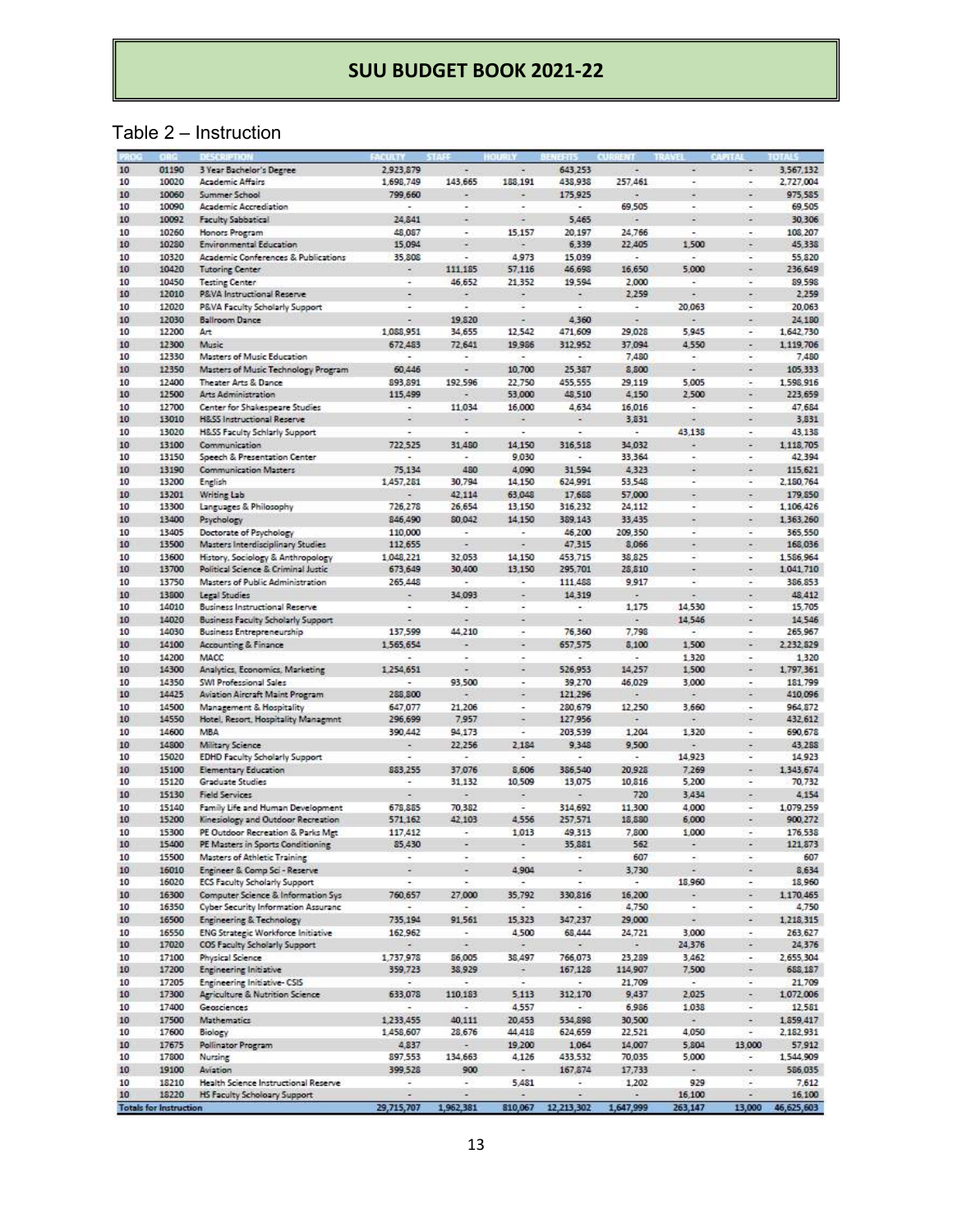# Table 3 – Public Service

| PROG | ORG                              | <b>DESCRIPTION</b>                       | <b>FACULTY</b> |         | HOURLY                   | <b>BENEFITS</b> | <b>CURRENT</b> | <b>TRAVEL</b> | CAPITAL | <b>TOTALS</b> |
|------|----------------------------------|------------------------------------------|----------------|---------|--------------------------|-----------------|----------------|---------------|---------|---------------|
| 30   | 01085                            | Event Waivers                            |                |         |                          |                 | 5,000          |               |         | 5,000         |
| 30   | 01120                            | Regional Services Partnerships           |                |         | ÷.                       |                 | 44,659         |               |         | 44,659        |
| 30   | 14900                            | <b>Small Business Development Center</b> |                | 99,506  |                          | 41,793          |                |               |         | 141,299       |
| 30   | 17005                            | <b>STEM Center</b>                       |                |         | 41,490                   |                 | 205.155        | ÷             |         | 246,645       |
| 30   | 17025                            | Science Fair                             |                | ۰       | $\overline{\phantom{a}}$ |                 | 1,500          | 8,000         | ٠.      | 9,500         |
| 30   | 18130                            | Outdoor Pathways                         | 4,500          | 166,332 | 3.038                    | 70.849          | 15.445         | 7,500         | ۰.      | 267,664       |
| 30   | 43000                            | Center for Rural Health                  |                | 86,048  | 22,000                   | 36,140          |                |               |         | 144,188       |
| 30   | 43015                            | Southern Utah AHEC                       |                | 76.937  | 15,000                   | 32,314          | 65,000         | 10.000        | ٠       | 199.251       |
|      | <b>Totals for Public Service</b> |                                          | 4,500          | 428,823 | 81,528                   | 181,096         | 336,759        | 25,500        |         | 1,058,206     |

# Table 4 – Academic Support

| PROG | <b>ORG</b> | <b>DESCRIPTION</b>                         | <b>FACULTY</b> | <b>STAFF</b>                | <b>HOURLY</b>               | <b>BENEFITS</b>             | <b>CURRENT</b>              | <b>TRAVEL</b>               | <b>CAPITAL</b>           | <b>TOTALS</b> |
|------|------------|--------------------------------------------|----------------|-----------------------------|-----------------------------|-----------------------------|-----------------------------|-----------------------------|--------------------------|---------------|
| 40   | 01275      | <b>Project NEXT</b>                        | $\blacksquare$ | 107,436                     | $\blacksquare$              | 45,123                      | $\blacksquare$              | ÷                           | ٠                        | 152,559       |
| 40   | 10040      | Catalog                                    | ×,             | $\overline{\phantom{a}}$    | ٠                           | ÷.                          | 9.500                       |                             |                          | 9,500         |
| 40   | 10096      | <b>Univ Release Time Obligations</b>       | 77,400         | ÷.                          | ÷                           | 17,028                      | $\omega$                    |                             |                          | 94,428        |
| 40   | 10110      | <b>Global Engagement</b>                   | 80,097         | 71,500                      | 21,400                      | 62,753                      | $\mathcal{L}_{\mathcal{A}}$ | $\sim$                      | $\mathbf{r}$             | 235,750       |
| 40   | 10120      | ASCAP/BMI                                  | ÷.             | 105,787                     | $\mathcal{L}_{\mathcal{A}}$ | 44,206                      | 68,707                      | ٠                           |                          | 218,700       |
| 40   | 10150      | <b>On-Line Course Development</b>          | ×              | 806,496                     | 21,397                      | 301,865                     | 38,000                      | ×                           | ÷                        | 1,167,758     |
| 40   | 10160      | <b>Faculty Recruitment</b>                 |                | ÷                           | $\sim$                      | $\sim$                      | $\omega_{\rm c}$            | 35,457                      |                          | 35,457        |
| 40   | 10170      | <b>Faculty Relocation</b>                  | ÷.             | $\blacksquare$              | ÷                           | ÷                           | 28,500                      | $\sim$                      | ÷                        | 28,500        |
| 40   | 10180      | <b>Faculty Senate</b>                      |                | $\overline{\phantom{a}}$    | $\overline{\phantom{a}}$    | $\sim$                      | 2,825                       | 855                         | $\sim$                   | 3,680         |
| 40   | 10220      | <b>Undergraduate Research</b>              | ÷.             | ÷.                          | ٠                           | ÷.                          | $\sim$                      | $\mathcal{L}_{\mathcal{A}}$ | $\sim$                   | ÷.            |
| 40   | 10250      | Honors Societies - University-wide         |                | ÷                           | ÷.                          | ÷.                          | 1,760                       | $\sim$                      | ÷.                       | 1,760         |
| 40   | 10380      | <b>Academic Grants &amp; Contracts</b>     | $\sim$         | 254,357                     | 24,571                      | 106,830                     | 13,249                      | 3,000                       | $\blacksquare$           | 402,007       |
| 40   | 10400      | <b>Faculty Center</b>                      | 74,038         | $\mathcal{L}_{\mathcal{A}}$ | $\mathcal{L}_{\mathcal{A}}$ | 31,096                      | 8,800                       | $\sim$                      | ÷.                       | 113,934       |
| 40   | 10405      | <b>Faculty Development Support</b>         | ٠              | $\omega$                    | ٠                           | $\sim$                      | 37,979                      | à.                          | $\overline{\phantom{a}}$ | 37,979        |
| 40   | 11000      | <b>Associate Provost</b>                   | ÷.             | 198,866                     | $\blacksquare$              | 83,075                      | 34,760                      | 6,000                       | $\blacksquare$           | 322,701       |
| 40   | 11050      | <b>Assistant Provost - Faculty Affairs</b> | ٠              | 192,838                     | $\blacksquare$              | 80,768                      | 5,000                       | 2,000                       | $\overline{\phantom{a}}$ | 280,606       |
| 40   | 11100      | <b>IT Operations</b>                       | ÷              | 381,780                     | 35,000                      | 159,215                     | 17,500                      | 7,500                       | $\blacksquare$           | 600,995       |
| 40   | 11115      | <b>Academic Computing</b>                  | ä,             | 477,361                     | 13,000                      | 198,044                     | 24,500                      | 10,500                      | $\blacksquare$           | 723,405       |
| 40   | 11140      | <b>Academic Systems</b>                    |                | $\Delta \sim 10$            | $\blacksquare$              | $\omega_{\rm{eff}}$         | 361,282                     | $\omega$ .                  | $\blacksquare$           | 361,282       |
| 40   | 11160      | <b>Information Technology</b>              | ٠              | 126,660                     | ٠                           | 52,891                      | 718,964                     | 3,000                       | 50,000                   | 951,515       |
| 40   | 11170      | <b>Information Mediation</b>               |                | $\blacksquare$              | $\blacksquare$              | $\omega$                    | 45,000                      | $\blacksquare$              | ÷.                       | 45,000        |
| 40   | 11200      | <b>Graduate Research</b>                   | ÷.             | $\mathbf{r}$                | ÷                           | ÷                           | 11,546                      | $\mathbf{r}$                | $\overline{\phantom{a}}$ | 11,546        |
| 40   | 12000      | Performing & Visual Arts - Dean            | ÷              | 297,132                     | 11,000                      | 124,796                     | 9,306                       | 8,500                       | ٠                        | 450,734       |
| 40   | 12205      | Kolob Canyon Review                        | ÷.             | $\mathbf{r}$                | $\sim$                      | ÷                           | 2,850                       | ×.                          | ä,                       | 2,850         |
| 40   | 12800      | <b>SUMA</b>                                | ٠              | 152,352                     | 2,045                       | 63,988                      | 8,000                       | ٠                           | ٠                        | 226,385       |
| 40   | 13000      | Humanities & Social Sciences               | ÷.             | 318,736                     | 18,000                      | 133,257                     | 51,041                      | ×.                          | ×.                       | 521,034       |
| 40   | 13180      | <b>Student Media</b>                       |                | 245,576                     | $\omega$                    | 102,978                     | $\sim$                      | ٠                           | ÷                        | 348,554       |
| 40   | 13205      | <b>Creative Writing Workshop</b>           | ÷.             | $\sim$                      | ÷                           | $\mathcal{L}_{\mathcal{A}}$ | 6,840                       | ÷                           | ٠                        | 6,840         |
| 40   | 14000      | <b>Business - Dean</b>                     | ÷              | 375,707                     | 17,358                      | 157,185                     | 23,412                      | 5,000                       | $\blacksquare$           | 578,662       |
| 40   | 15000      | <b>Education - Dean</b>                    | ÷.             | 174,865                     | 3,499                       | 73,444                      | 18,964                      | 6,393                       | ٠                        | 277,165       |
| 40   | 16000      | Engineering & Computer Sci - Dean          |                | 135,506                     | $\omega_{\rm c}$            | 56,913                      | 20,457                      | ÷.                          | ٠                        | 212,876       |
| 40   | 17000      | Science - Dean                             | ٠              | 208,284                     | 23,211                      | 86,904                      | 13,014                      | 10,000                      | ÷                        | 341,413       |
| 40   | 18000      | <b>Health Sciences - Dean</b>              | ÷.             | 133,036                     | 4,000                       | 55,875                      | 16,896                      | $\omega$                    | $\blacksquare$           | 209,807       |
| 40   | 18020      | <b>Academic &amp; Career Advising</b>      | ٠              | 1,040,410                   | ٠                           | 436,972                     | 35,000                      | 5,000                       | ٠                        | 1,517,382     |
| 40   | 19000      | Aerospace Science & Technology-Dean        | ٠              | $\sim$                      | ÷                           | $\sim$                      | $\sim$                      | $\omega$                    | ٠                        | $\sim$        |
| 40   | 41500      | Michael O Leavitt Center                   | ÷.             | 62,219                      | 23,384                      | 25,826                      | 14,938                      | 5,000                       | Ξ                        | 131,367       |
|      |            | <b>Totals for Academic Support</b>         | 231.535        | 5,866,904                   | 217,865                     | 2,501,032                   | 1,648,590                   | 108,205                     | 50.000                   | 10,624,131    |

# Table 5 – Library

| <b>PROG</b> | ORG                       | <b>DESCRIPTION</b>                | <b>FACULTY</b> | ST A FF | <b>HOURLY</b> | <b>BENEFITS</b> | <b>CURRENT</b> | TRAVEL | САРТА | <b>TOTALS</b> |
|-------------|---------------------------|-----------------------------------|----------------|---------|---------------|-----------------|----------------|--------|-------|---------------|
| 42          | 30000                     | Library                           | 665,802        | 646,812 | 90.804        | 550,599         | 165.029        | ×      |       | 2.119.046     |
| 42          | 30020                     | Library Faculty Scholarly Support |                |         |               |                 |                | 5.016  |       | 5.016         |
| 42          | 34000                     | Library - Serials/Databases       |                |         |               |                 | 271.457        |        |       | 271.457       |
|             | <b>Totals for Library</b> |                                   | 665.802        | 646.812 | 90.804        | 550.599         | 436,486        | 5,016  |       | 2.395.519     |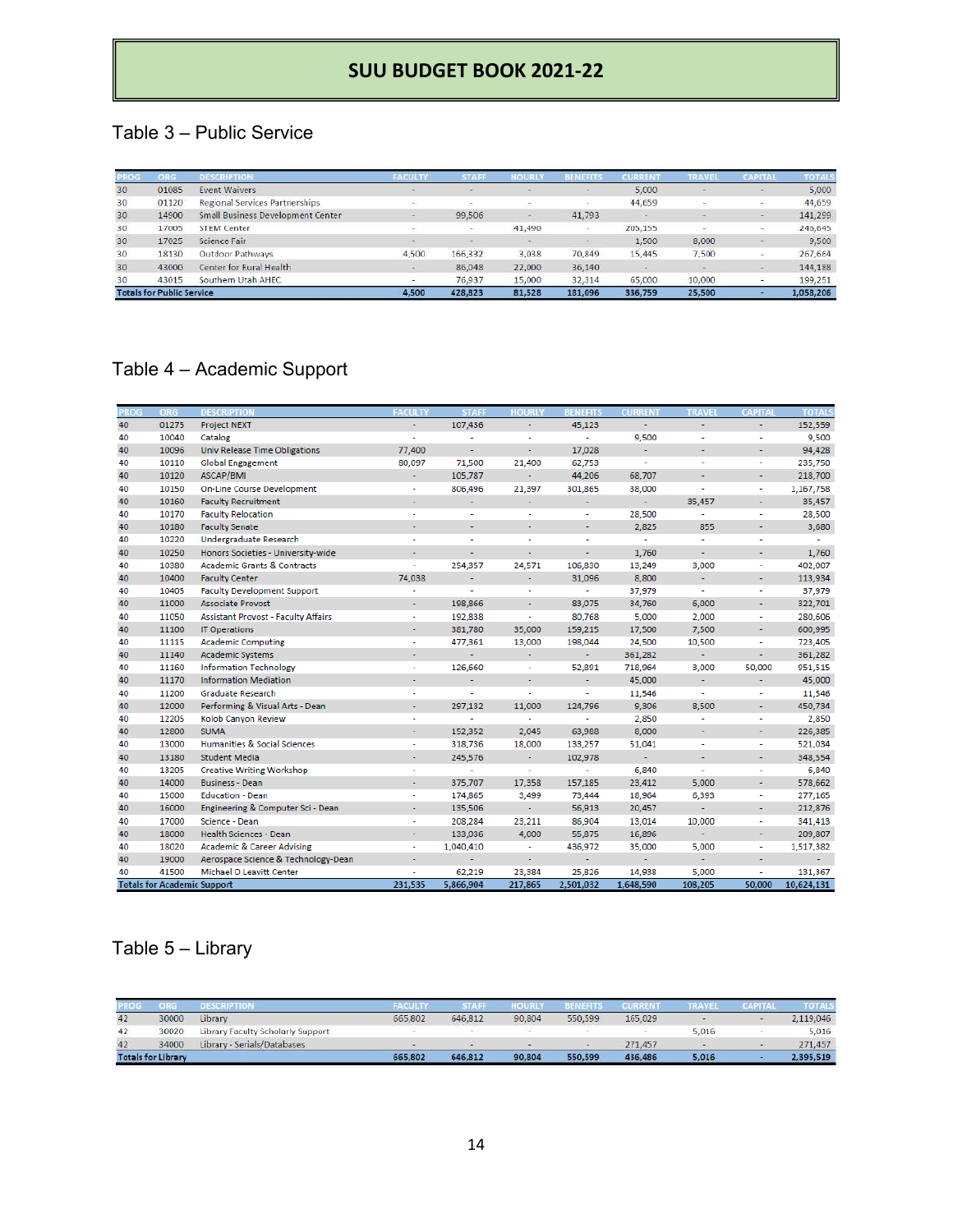# Table 6 – Student Affairs

| <b>PROG</b> | <b>ORG</b>                        | <b>DESCRIPTION</b>                            | <b>FACULTY</b>           | <b>STAFF</b> | <b>HOURLY</b>       | <b>BENEFITS</b> | <b>CURRENT</b> | <b>TRAVEL</b>         | <b>CAPITAL</b>      | <b>TOTALS</b> |
|-------------|-----------------------------------|-----------------------------------------------|--------------------------|--------------|---------------------|-----------------|----------------|-----------------------|---------------------|---------------|
| 50          | 01450                             | <b>Student Affairs Reserve</b>                | ٠                        | ٠            | $\blacksquare$      | ٠               | ÷.             | ٠                     | ٠                   | $\sim$        |
| 50          | 01700                             | Commencement                                  |                          | ÷.           | $\omega$            | $\omega$        | 49,249         | ä,                    | $\sim$              | 49,249        |
| 50          | 10430                             | <b>Community Engagement</b>                   | ٠                        | 115,851      | 506                 | 47,631          | 11,849         | 5,000                 | $\sim$              | 180,837       |
| 50          | 10444                             | <b>University Orientation</b>                 | $\overline{a}$           | 45,958       | ÷                   | 19,302          | ÷.             | ÷                     | $\sim$              | 65,260        |
| 50          | 10480                             | Registrar                                     |                          | 226,624      | ÷                   | 95,182          | 18,683         |                       | ٠                   | 340,489       |
| 50          | 20210                             | Grad & Online                                 | ٠                        | 804,849      | 114,000             | 338,036         | 211,219        | ٠                     | $\sim$              | 1,468,104     |
| 50          | 51000                             | <b>VP Student Affairs</b>                     |                          | 348,293      | 20,250              | 145,762         | 42,512         | 10,000                | $\blacksquare$      | 566,817       |
| 50          | 51005                             | <b>Completion &amp; Student Success</b>       | ٠                        | 273,299      | 12,000              | 114,786         | 7,087          | 5,000                 | ٠                   | 412,172       |
| 50          | 51300                             | <b>Residence Life</b>                         |                          | ÷            | ÷.                  | ÷.              | 8,000          | ÷.                    | ÷.                  | 8,000         |
| 50          | 51500                             | <b>Strategic Planning/Retention</b>           | ٠                        | 35,000       | 220,367             | 14,700          | 92,195         | $\mathbf{r}$          | $\blacksquare$      | 362,262       |
| 50          | 52000                             | <b>ADA Program</b>                            |                          | 190,596      | 24,596              | 80,050          | 24,528         | 5,811                 | ÷.                  | 325,581       |
| 50          | 52005                             | <b>Academic Records &amp; Student Affairs</b> | ä,                       | 90,011       |                     | 37,805          | 3,000          | 5,000                 | $\sim$              | 135,816       |
| 50          | 52010                             | Compass                                       |                          | ÷.           | 15,000              | ÷               | ÷              | ÷                     | ٠                   | 15,000        |
| 50          | 52015                             | Compass & Academic Recovery                   | $\blacksquare$           | 132,953      | $\blacksquare$      | 55,840          | 7,606          | $\tilde{\phantom{a}}$ | $\sim$              | 196,399       |
| 50          | 52100                             | <b>ADA Hearing Impaired</b>                   | ÷                        |              | ٠                   | ÷.              | 43,200         | ٠                     | ٠                   | 43,200        |
| 50          | 52530                             | <b>Student Support Services</b>               | ٠                        | 16,319       | $\sim$              | 6,854           |                | ۰                     | $\sim$              | 23,173        |
| 50          | 52540                             | <b>Diversity Center</b>                       |                          | 58,612       | 3,231               | 24,481          | 36,812         | 1,343                 | $\blacksquare$      | 124,479       |
| 50          | 53000                             | <b>Career &amp; Professional Development</b>  | ٠                        | 159,762      | 17,378              | 67,100          | 4,318          | ٠                     | ÷                   | 248,558       |
| 50          | 53005                             | Parent & Family Services                      | ä,                       | 30,294       | 6,000               | 12,723          | 20,872         | 3,000                 | ÷.                  | 72,889        |
| 50          | 55200                             | Drug & Alcohol Prevention                     | ä,                       | 37,412       | 4,000               | 15,713          | 2,532          | 500                   | ÷                   | 60,157        |
| 50          | 55300                             | Counseling & Psychological Services           | ÷.                       | 634,396      | $\mathcal{L}^{\pm}$ | 266,446         | 6,000          | ÷.                    | ÷.                  | 906,842       |
| 50          | 55350                             | Non Traditional & Returning St.               | ä,                       | 39,890       | 7,452               | 16,754          | 8,437          | 500                   | $\bar{\phantom{a}}$ | 73,033        |
| 50          | 55360                             | <b>Child Care Center</b>                      | ٠                        | 154,506      | 42,000              | 64,892          | 11,329         | ÷.                    | ٠                   | 272,727       |
| 50          | 55400                             | <b>Campus Recreation</b>                      | $\tilde{\phantom{a}}$    | 157,926      | 21,524              | 66,329          | 2,000          | ÷,                    | $\bar{\phantom{a}}$ | 247,779       |
| 50          | 55450                             | <b>Aquatics Center</b>                        | ٠                        | ÷.           | 7,166               | ÷.              | ÷.             | ÷                     | ٠                   | 7,166         |
| 50          | 55500                             | <b>Veteran Center</b>                         | ä,                       | 60,000       | ÷.                  | 25,200          | 10,316         | 200                   | ÷.                  | 95,716        |
| 50          | 56015                             | Student Involvement and Leadership            | ٠                        | 111,499      | 14,285              | 46,829          | ÷.             | ÷                     | $\sim$              | 172,613       |
| 50          | 56025                             | <b>Outdoor Recreation Center</b>              | ä,                       | 87,511       | ٠                   | 36,755          | 2,000          | ÷.                    | ÷.                  | 126,266       |
| 50          | 58000                             | <b>Assistant VP Student Services</b>          | ٠                        | 120,582      | ÷.                  | 50,491          | 8,112          | 5,000                 | $\equiv$            | 184,185       |
| 50          | 58500                             | <b>Admissions</b>                             | ä,                       | 986,902      | 126,295             | 414,499         | 966,614        | 16,188                | ×.                  | 2,510,498     |
| 50          | 59100                             | <b>International Affairs</b>                  | ٠                        | 614,571      | 17,472              | 256,345         | 66,783         | 3,000                 | $\sim$              | 958,171       |
| 50          | 59110                             | <b>International Student Recruitment</b>      | ٠                        | ٠            | 13,000              | ÷               | 148,104        | 83,570                | ٠                   | 244,674       |
| 50          | 59120                             | <b>International Student Services</b>         | $\overline{\phantom{0}}$ | 900          | 30,000              | 72              | 85,387         | 15,000                | $\sim$              | 131,359       |
| 50          | 59130                             | <b>Asian Affairs</b>                          | ä,                       | ä,           | 20,000              | ÷.              | ä,             | ä,                    | ä,                  | 20,000        |
| 50          | 59500                             | <b>Financial Aid</b>                          |                          | 456.757      | 25,617              | 191.838         | 69,951         | 6.803                 |                     | 750,966       |
|             | <b>Totals for Student Affairs</b> |                                               | ٠                        | 5,991,273    | 762,139             | 2,512,415       | 1,968,695      | 165,915               | ÷.                  | 11,400,437    |

# Table 7 – Athletics

| <b>PROG</b> | <b>DRG</b>                  | <b>DESCRIPTION</b>             | <b>FACULTY</b> | <b>STAFF</b> | <b>HOURLY</b> | <b>BENEFITS</b>          | <b>CURRENT</b> | <b>TRAVEL</b>                              | <b>CAPITAL</b>           | <b>TOTALS</b> |
|-------------|-----------------------------|--------------------------------|----------------|--------------|---------------|--------------------------|----------------|--------------------------------------------|--------------------------|---------------|
| 52          | 80000                       | <b>Athletic Administration</b> |                | 948,503      | $\sim$        | 396,522                  |                |                                            |                          | 1,345,025     |
| 52          | 80075                       | Cheerleaders                   | $\overline{a}$ | ۰            | 17,574        | $\overline{\phantom{a}}$ | ÷.             | $\overline{a}$                             | $\overline{\phantom{a}}$ | 17,574        |
| 52          | 80200                       | Basketball - Mens              |                | 396,166      |               | 165,778                  |                |                                            | -                        | 561,944       |
| 52          | 80300                       | Football                       |                | 736,475      |               | 307,484                  |                |                                            |                          | 1,043,959     |
| 52          | 80400                       | Golf - Men                     |                | 77.161       |               | 32,408                   |                |                                            | $\;$                     | 109,569       |
| 52          | 80500                       | Track & Cross Country          |                | 196,552      | $\sim$        | 81,756                   |                |                                            | ÷                        | 278,308       |
| 52          | 80600                       | Men's Tennis                   | ۰              | ÷            | ٠             | $\overline{\phantom{0}}$ | ۰              | $\overline{\phantom{a}}$                   |                          | ÷             |
| 52          | 80650                       | Women's Tennis                 |                |              | ۰.            |                          |                | ь.                                         | ۰                        |               |
| 52          | 80700                       | Basketball - Womens            | ÷              | 283,529      | ÷             | 118,776                  | -              | $\frac{1}{2} \left( \frac{1}{2} \right)^2$ | -                        | 402,305       |
| 52          | 80750                       | Volleyball                     | ×              | 101,963      | $\sim$        | 42,274                   | ÷              | ×                                          | $\sim$                   | 144,237       |
| 52          | 80800                       | Softball                       | ÷              | 117,423      | $\sim$        | 49,073                   |                |                                            | $\sim$                   | 166,496       |
| 52          | 80900                       | Gymnastics                     | s.             | 204,442      | ÷             | 85,866                   | $\sim$         | ÷.                                         | ×.                       | 290,308       |
| 52          | 80950                       | Soccer                         |                | 96,711       |               | 40,619                   |                | $\sim$                                     | -                        | 137,330       |
|             | <b>Totals for Athletics</b> |                                |                | 3.158.925    | 17.574        | 1.320.556                |                |                                            |                          | 4,497,055     |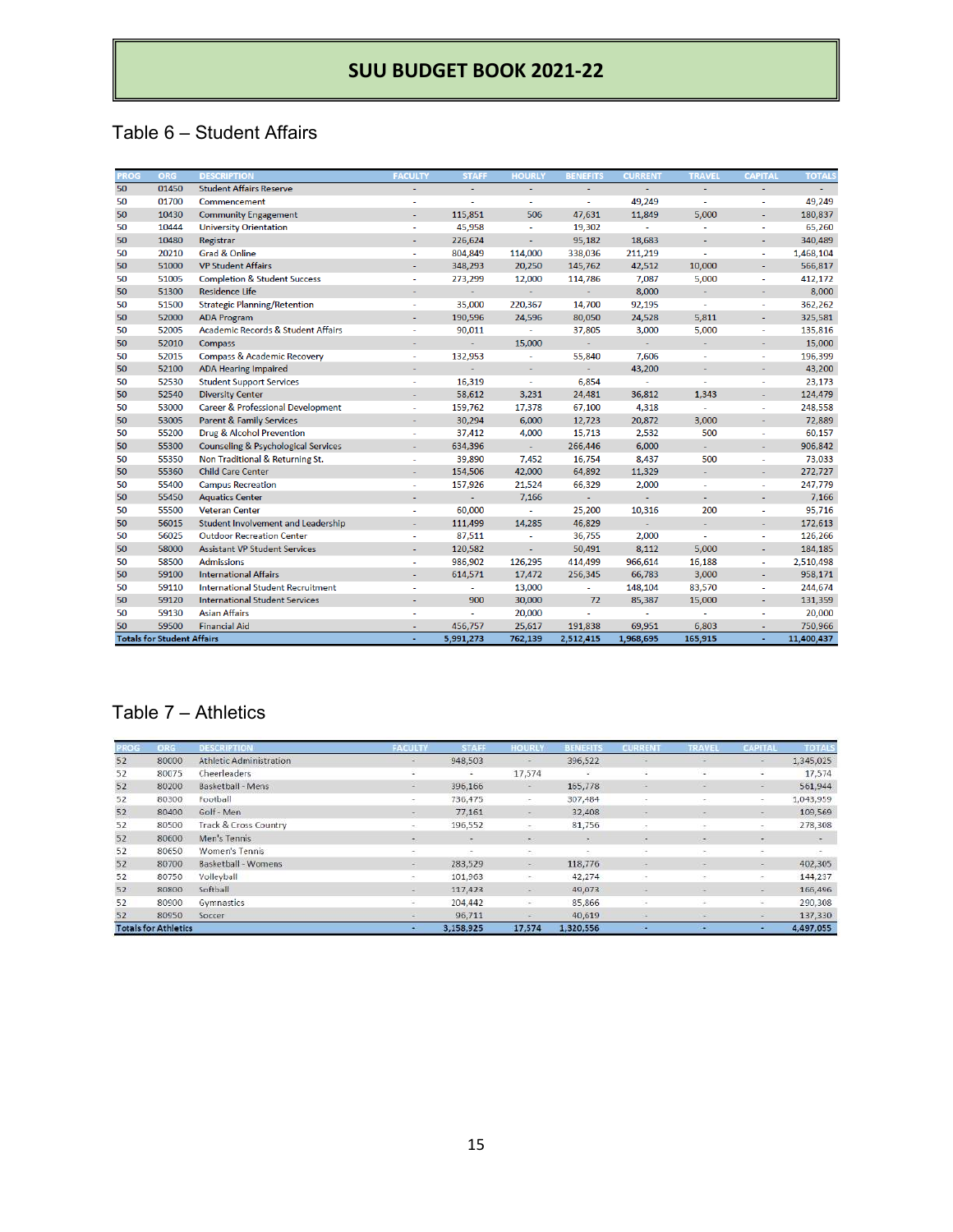# Table 8 – Institutional Support

|          | <b>DRG</b>     | <b>DESCRIPTION</b>                                      | <b>FACULT</b>  | <b>STAP</b>              | HAR BELL                 | UENEFITS                 | <b>CURRENT</b>           | <b>TRAVE</b>             | CAPITA                   | TOTALS                   |
|----------|----------------|---------------------------------------------------------|----------------|--------------------------|--------------------------|--------------------------|--------------------------|--------------------------|--------------------------|--------------------------|
| 60       | 01000          | President's Office                                      | w              | 380.583                  | 27.051                   | 158.226                  | 106,130                  | 9,849                    | 14 230                   | 696,069                  |
| 60       | 01010          | Founders Day                                            |                | ٠                        |                          | ÷                        | 15,000                   |                          |                          | 15,000                   |
| 60       | 01015<br>01030 | Alumni & Community Relations                            |                | 152,265                  | 10,000                   | 63.951                   | 12,650                   | ò.                       |                          | 238.866                  |
| 60       |                | University Gala                                         | ۰              | ٠                        | $\sim$                   | ٠                        | 25,000                   |                          |                          | 25.000                   |
| 60       | 01035<br>01045 | <b>Football Pregame Activities</b>                      |                | c<br>12,000              |                          | ÷<br>2,640               | Q<br>÷.                  | ٠                        |                          | $\overline{\phantom{a}}$ |
| 60<br>60 | 01050          | <b>Faculty Athletic Rep</b><br><b>Board of Trustees</b> | ٠<br>٠         | 5.094                    | ٠                        | 1.121                    | 16.924                   | 1,000<br>7,571           |                          | 15.640<br>30,710         |
| 60       | 01055          | Internal Audit                                          | ٠              | 144,466                  | 39,159                   | 60,676                   | 10,076                   | 6,000                    | $\overline{\phantom{a}}$ | 260,377                  |
| 60       | 01070          | <b>Campus Accreditation</b>                             |                | ٠                        | ٠                        | ۰                        | ٠                        | ٠                        |                          | ٠                        |
| 60       | 01080          | <b>Presidential Reserve</b>                             | ٠              |                          | ٠                        | ٠                        | ۰                        |                          | ٠                        | ۰                        |
| 60       | 01090          | Community Relations Events                              |                |                          |                          |                          | 30,000                   | ٠                        |                          | 30,000                   |
| 60       | 01100          | Governmental Relations                                  | ۰              | $\sim$                   | ٠                        | $\sim$                   | $\overline{\phantom{a}}$ | 10.659                   | $\overline{a}$           | 10.659                   |
| 60       | 01110          | Regional Services                                       | ٠              | 143 320                  |                          | 60.195                   | 24,176                   | ÷                        | ÷                        | 227,691                  |
| 60       | 01150          | Tournaments & Recognition                               | ۰              | $\overline{\phantom{a}}$ | ۰                        | ×.                       | 8,426                    | $\overline{\phantom{a}}$ |                          | 8,426                    |
| 60       | 01160          | Staff Development                                       | ٠              |                          |                          |                          | ٠                        | 41,200                   |                          | 41,200                   |
| 60       | 01161          | <b>SUU Womens Network</b>                               | ۰              | ×,                       | ٠                        | ٠                        | 5,000                    | ÷                        | ٠                        | 5,000                    |
| 60       | 01200          | <b>Red Rockers</b>                                      | s              |                          |                          | ٠                        | ٠                        | ٠                        |                          |                          |
| 60       | 01300          | <b>Staff Association</b>                                | ×              | 4,450                    | 2,268                    | 979                      | 10.759                   | ò.                       | ٠                        | 18,456                   |
| 60       | 01500          | <b>Brand Strategies</b>                                 |                | 519,441                  | 6.132                    | 218.165                  | 563.979                  | 5.332                    |                          | 1,313,049                |
| 60       | 01650          | <b>Public Relations</b>                                 | ٠              |                          | 25,000                   | ٠                        | 9.222                    | $\overline{\phantom{a}}$ | ٠.                       | 34,222                   |
| 60       | 01675          | <b>Web Services</b>                                     | ×              | 288,247                  | 20,000                   | 119,534                  | 14,000                   | 7,358                    | ÷                        | 449.139                  |
| 60       | 01900          | Legal Counsel                                           | ×              | 227,400                  | ٠                        | 94,896                   | 33,156                   | $\overline{\phantom{a}}$ | $\overline{\phantom{a}}$ | 355,452                  |
| 60       | 01905          | Attorney General                                        |                |                          |                          | ٠                        | 201,800                  | ÷,                       | z                        | 201,800                  |
| 60       | 02000          | Chief Diversity Officer                                 | ٠              | 123,850                  | 12,000                   | 51,881                   | 10,000                   | $\overline{a}$           | ٠                        | 197.731                  |
| 60       | 10000          | Provosts Office                                         |                | 298,888                  | 14,837                   | 125.003                  | 43.371                   | 5.000                    | 2,665                    | 489,764                  |
| 60       | 10021          | Title IX                                                | ٠              | 225,864                  |                          | 94.863                   | 35,000                   | ٠                        |                          | 355,727                  |
| 60       | 11005          | <b>IT Security</b>                                      |                | 153,498                  | 9.115                    | 63.857                   | 7,000                    | 3.000                    |                          | 236,470                  |
| 60       | 11007          | IT PCI                                                  | ×,             | $\overline{\phantom{a}}$ | 18:000                   | ٠                        | 36,000                   | ×.                       | ۰.                       | 54,000                   |
| 60       | 11020          | Data Analytics                                          |                |                          |                          |                          | ٠                        |                          |                          |                          |
| 60       | 11030          | Planning and Inst. Effectiveness                        | ۰              | $\sim$                   | ν                        | ٠                        | ٠                        | i.                       | $\overline{\phantom{a}}$ | ٠                        |
| 60       | 11040          | Institutional Research & Assessment                     | ż              | 173,409                  |                          | 72.526                   | 14,078                   |                          |                          | 260,013                  |
| 60       | 11110          | <b>Administrative Systems</b>                           | ٠              | 710.646                  | 24,150                   | 296.023                  | 34.628                   | 12.500                   | ÷,                       | 1.077.947                |
| 60       | 21401          | <b>Online Partnerships</b>                              | ٠              |                          | ۰                        | ۰                        | 3.236.613                | ۰                        |                          | 3,236,613                |
| 60       | 41000          | VP Advancement                                          | ٠              | 752,057                  | 15,273                   | 315,864                  | 78,519                   | 25,000                   | ۰.                       | 1,186,713                |
| 60       | 41001          | <b>Enrollment Management</b>                            |                |                          |                          |                          | 253.305                  | ÷                        |                          | 253.305                  |
| 60       | 41015          | <b>Creative Design</b>                                  | ¥              | ×                        | 20,000                   | ٠                        | 20,000                   | i.                       | ÷                        | 40,000                   |
| 60       | 42000          | Alumni Relations                                        |                | 328.514                  | 15,440                   | 137,976                  | 119,028                  | ٠                        |                          | 600,958                  |
| 60       | 42060          | Legacy Initiative                                       | ×              | w                        | ٠                        | ٠                        | 15,000                   | ٠                        | ÷                        | 15,000                   |
| 60       | 51400          | <b>Emergency Management</b>                             |                |                          |                          |                          | 31,700                   | 7,500                    |                          | 39,200                   |
| 60       | 61000          | VP Finance & Administration                             | ¥              | 263,372                  | 41,104                   | 110,310                  | 13,482                   | 16,795                   | ÷                        | 445,063                  |
| 60       | 61100          | <b>Enterprise Rise Management</b>                       | ۰              | 87,000                   | $\overline{\phantom{a}}$ | 36,540                   | ۰                        | ٠                        | ×                        | 123,540                  |
| 60       | 61450          | Faculty/Staff Awards                                    | ¥              | 15,000                   | ۰                        | 3,300                    | ٠                        | i.                       | ÷                        | 18,300                   |
| 60       | 61500          | Strategic Initiatives                                   |                | 118                      |                          | 50                       | 17,585                   |                          |                          | 17,753                   |
| 60       | 61600          | Campus Mandates                                         | ¥              | ч                        | ÷                        | ٠                        | ٠                        | ÷                        |                          | ٠                        |
| 60       | 61700          | <b>Property Management</b>                              | ٠              |                          |                          | ÷.                       | 74,502                   | ٠                        | ٠                        | 74,502                   |
| 60       | 61800          | Health & Saftery Closure Contingency                    | Ξ              | ٠                        | ٠                        | ٠                        | 86,516                   | ۰.                       | ÷                        | 86,516                   |
| 60       | 62100          | <b>Guest Services</b>                                   | $\overline{a}$ | 107,614                  | 47.333                   | 45.198                   | 25.772                   | ٠                        |                          | 225,917                  |
| 60       | 63000          | Asst VP Finance - Treasurer                             | ٠              | 212.365                  | 10,000                   | 89.193                   | 93.900                   | 2,800                    | ۰.                       | 408.258                  |
| 60       | 63300          | Bursar                                                  | ٠              | 146.013                  |                          | 61.325                   | 60,000                   | ٠                        | ٠                        | 267,338                  |
| 60       | 63330          | Centrum Ticket Office                                   | ٠              | 69,800                   | 8,815                    | 29,214                   | ÷                        | ٠                        | ×                        | 107,829                  |
| 60       | 63370          | Post Office & Receiving                                 |                | 51,960                   | 33,333                   | 21,823                   | ٠                        |                          |                          | 107,116                  |
| 60       | 65000          | Purchasing                                              | ٠              | 192.395                  | 10,000                   | 80.806                   | 7,438                    | 1,000                    |                          | 291.639                  |
| 60       | 66000          | <b>Accounting Services</b>                              |                | 854,057                  | 50,249                   | 358,704                  | 49,985                   | 16,000                   | ٠                        | 1,328,995                |
| 60       | 67000          | Budget                                                  | ٠              | 327,508                  | 9.005                    | 137,553                  | 7.704                    | 4.688                    | $\overline{a}$           | 486,458                  |
| 60       | 69000          | <b>Human Resources</b>                                  |                | 424 925                  | 35.027                   | 176,109                  | 38.284                   | 6,000                    |                          | 680.345                  |
| 60       | 69025          | <b>Employee Background Checks</b>                       | u,             | ۷                        | ٠                        | ٠                        | 12,500                   | ٠                        | i.                       | 12,500                   |
| 60       | 69050          | Human Resources - PeopleAdmin                           | ÷              | ÷                        | ۰                        | ٠                        | 33,900                   | ٠                        | ÷                        | 33,900                   |
| 60       | 69150          | <b>Benefits Consulting</b>                              | ÷              | ٠                        | s.                       | $\omega$                 | 54,000                   | ×.                       | ٠                        | 54,000                   |
| 60       | 69300          | Wellness Program                                        |                |                          |                          | ÷                        | $\ddotsc$                |                          |                          | $\overline{\phantom{a}}$ |
| 60       | 69310          | Campus Training                                         | ٠              | u,                       | s.                       | $\overline{\phantom{a}}$ | 13,000                   | ×.                       | ٠                        | 13,000                   |
| 60       | 75000          | Safety & Risk                                           |                | 46.904                   | 18.656                   | 19.394                   | 24,702                   | 4.200                    | ×,                       | 113,856                  |
| 60       | 78000          | Liability & Fire Insurance                              | ٠              | ÷                        | $\overline{\phantom{a}}$ | $\overline{\phantom{a}}$ | 743,537                  | $\overline{\phantom{a}}$ |                          | 743,537                  |
| 60       | 79000          | Receiving                                               |                |                          |                          |                          | ÷                        | ¥                        | ÷                        | $\sim$                   |
| 60       | 79100          | Motor Pool                                              | r.             | ٠                        | ο                        | ٠                        | 2,000                    | ٠                        |                          | 2,000                    |
| 60       | 79500          | <b>Public Safety</b>                                    | ٠              | 381.043                  | 97,754                   | 158,631                  | 26,599                   | 3,000                    | $\overline{\phantom{a}}$ | 667,027                  |
| 60       | 90100          | <b>E&amp;G Benefits POOL</b>                            | ٠              | ٠                        |                          | 1,565,884                | $\sim$                   | ٠                        | $\overline{\phantom{a}}$ | 1,565,884                |
| 52       | 90500          | E&G Transfers (Athletics)                               |                |                          |                          | ٠                        | 1.300,000                |                          |                          | 1,300,000                |
| 60       | 90500          | E&G Transfers (Comm Outreach Ctr)                       | ٠              | $\ddot{\phantom{0}}$     | ٠                        | ٠                        | 228,074                  | $\overline{\phantom{a}}$ | $\overline{a}$           | 228,074                  |
| 60       | 90500          | E&G Transfers (Early Retirement)                        | ٠              | ٠                        |                          |                          | 360,491                  | ÷                        |                          | 360,491                  |
| 60       | 90500          | E&G Transfers (Strategic Workforce Engine               | ۰              | ٠                        | ٠                        | ×.                       | ٠.                       | ٠                        | $\overline{\phantom{a}}$ | ÷,                       |
| 60       | 90600          | <b>Student Center Rent</b>                              |                |                          |                          | $\ddot{\phantom{1}}$     | 137,011                  | ÷                        | ٠                        | 137,011                  |
| 60       | 90800          | Other Funds Reimbursed                                  | ٠              | ۰                        | ٠                        | ٠                        | (165, 773)               | ٠                        | $\overline{\phantom{a}}$ | (165, 773)               |
| 60       | 90900          | Contingency                                             | ٠              |                          |                          | ä,                       | 1,389,612                |                          |                          | 1,389,612                |
|          |                |                                                         |                | 7,824,066                |                          | 4,832,410                |                          |                          |                          |                          |